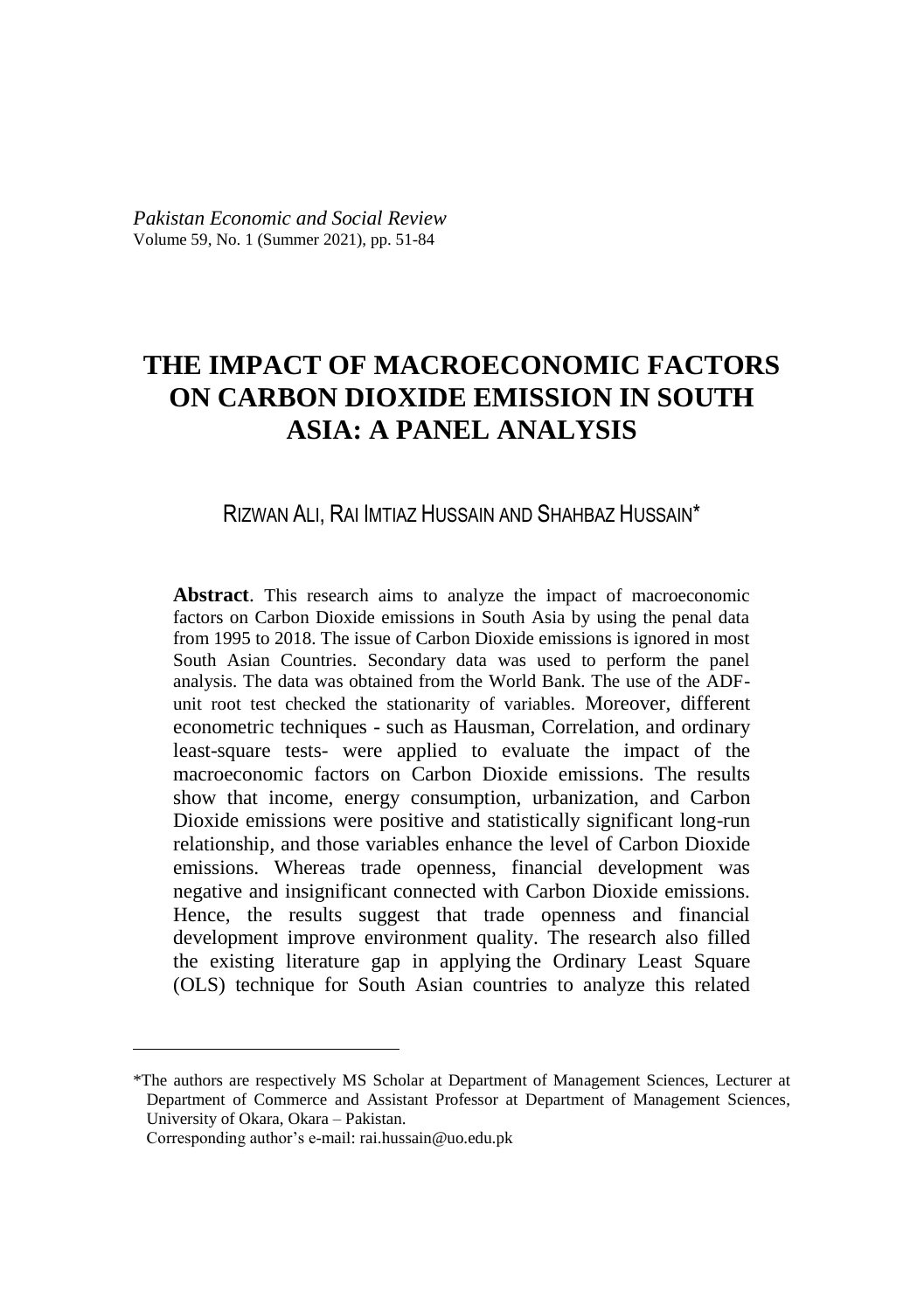issue. Limited studies were available in Carbon Dioxide emissions and were not tested in South Asia, which was a vital issue nowadays.

**Keywords**: Income, Trade Openness, Energy Consumption, Urbanization, Financial Development, Carbon Dioxide Emissions.

#### **JEL Classification:** F61, O12

### **I. INTRODUCTION**

In the last few decades, the effect of macroeconomic factors on Carbon Dioxide emissions has received rising attention from researchers and academia. Corbin Dioxide emissions are a source of generating heat in the atmosphere-ocean and the earth's surface, which is called global warming that it leads to global changes (Alvarez, Segura, & Martínezferrero, 2014). The opinion of the United Nations Framework Convention on Climate Change (UNFCCC) is "global climate changes which are directly or indirectly linked with human activities that alter the composition of the global atmosphere and which is in addition to natural climate periods" (GEO4, 2007). Carbon Dioxide emissions are the problem affecting their foreign direct investment (FDI) and the environment in developing countries (Dogan & Seker, 2016). However, Bajpai (2018) found that the Asian economies face environmental degradation due to the flow of industrial waste, polluted air affecting their health. The growth and development are measured by different key factors further; some critical factors increase the growth and development, like free trade openness and foreign direct investment (FDI). Some above factors have an impact on natural resources and sustainability (Dogan & Seker, 2016).

Moreover, Carbon Dioxide emissions are the primary reason for greenhouse gas they have and acquire costly consideration in previous years. Many stimulating factors make the environment polluted and international trade (Cetin & Ecevit, 2015). The "General Agreement on Tariffs and Trade" (GATT) trade among different countries has enhanced significantly, increasing ease of doing business. Similarly, the current rule of GATT to the World Trade Organization (WTO) has increased global trade. The current strategy creates the "Trade Facilitation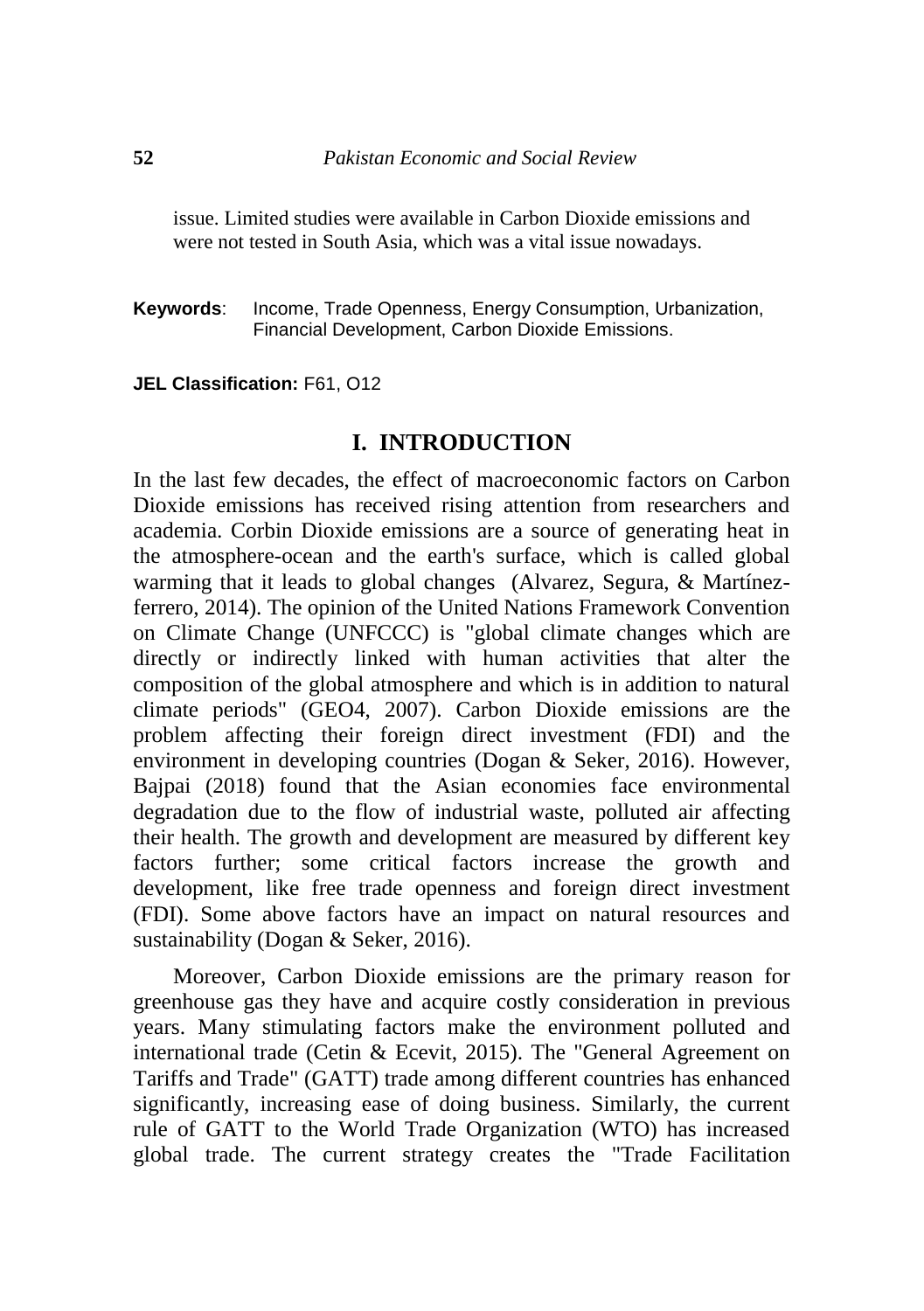Agreement (TFA), which is predicted that the worldwide business by up to one trillion \$ dollar within a year with high returns for developing countries. Also, Carbon Dioxide emissions in the global value chain are increasing more quickly than the few economic indicators like population or real income. The role of financial development in the economic growth (GDP) situation truly affects the environmental quality (Al-mulali & Ozturk, 2015). It depends upon the utilization of financial resources, which is closely linked with economic growth. Business development  $\&$ economic growth can impact Global Warming, such as controlling energy consumption and enhancing trade to reduce greenhouse gas emissions (Al-mulali & Ozturk, 2015).

Economic development demands the change of raw material into finished goods at a considerable quantity level using fuel gained through fossil fuels. The use of fossil fuels releases GHG (greenhouse gas), which is scientifically approved as a major cause of global warming. It is a fact that the maximum use of fuel as energy and conversion of raw material into finished goods being dangerous results in the form of declining God gifted resources and atmospheric harmful and critical changes (Ahmed, 2016). It is found that the relationship between energy usage and environmental degradation in different countries' energy consumption or over natural resources encourage greenhouse gasses and adversely influence the environment (Aydin & Esen, 2017; Park *et al*., 2015; Saud, Chen, & Haseeb, 2018).

It is expected that the gas called greenhouse would increase the high level of  $2^{0}C$  that might be 1.5<sup>0</sup>C, according to the individual's level for 2020. In previous years the effects of the economy and different factors of environment quality on each Other are shown using the Environment Kuznets Curve (EKC). The assumption of the relationship between the economy and CO<sup>2</sup> gas shows in an inverted-U relationship assumption of EKC expressed an Inverted-U relationship through the income per capita and many precautions of environmental quality. In these conditions, quartic of per capita or linear polynomials are primarily used to explain the gas of CO2. There are many factors which caused environmental pollution such as natural changes in climate, over raining, flood in various countries fair in forests changes as mentioned earlier in the environment are the main reasons that caused environmental pollution.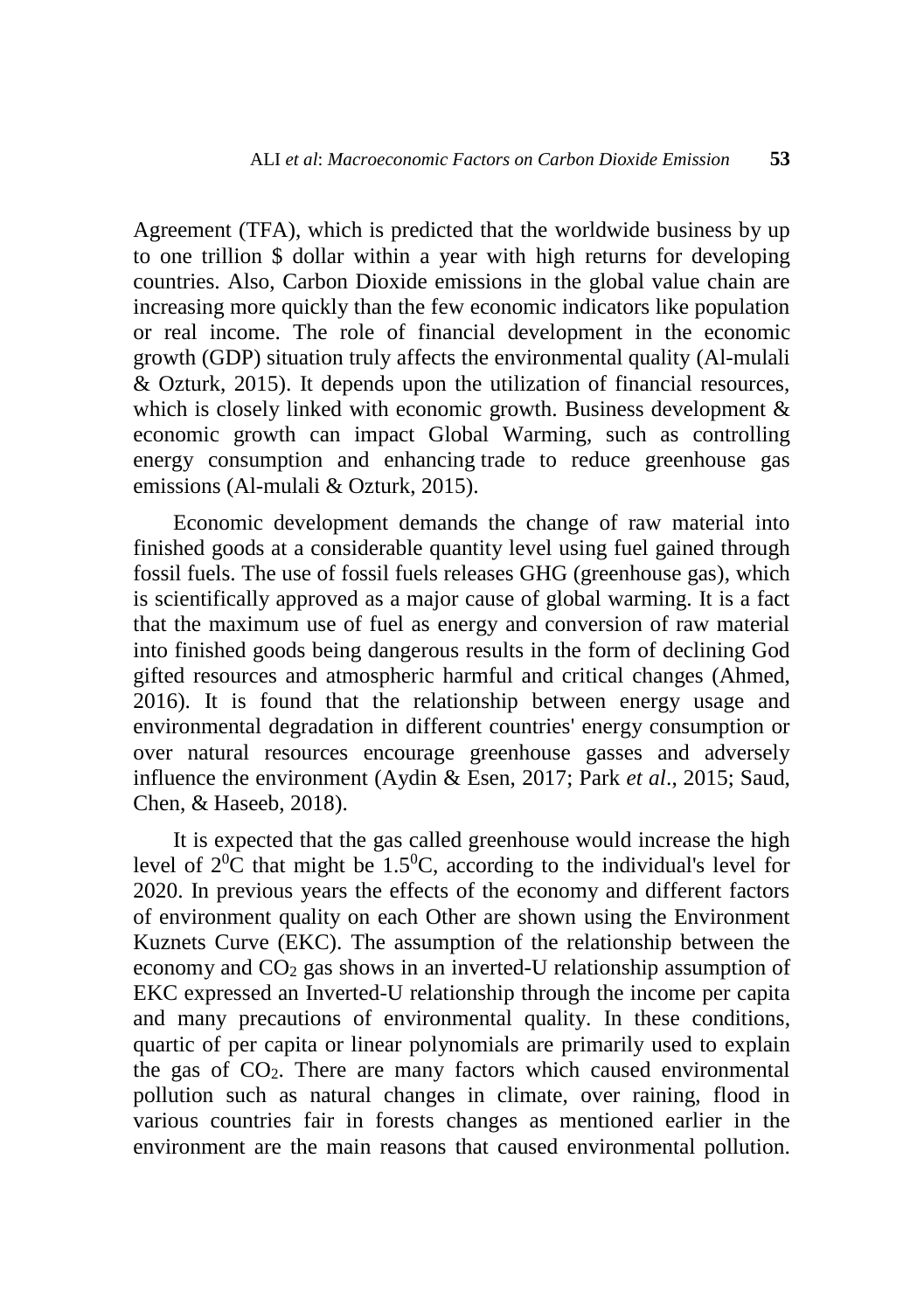These events profoundly influence natural resources and human lives, which are most important (Kamran, Teng, Imran, & Owais, 2019). The Environment Kuznets curve (EKC) assumes a reverse U-shaped relationship between the actual output and environmental quality because atmosphere pollution increases up to a limit of GDP. After this, it declines with the development of GDP (Dogan & Turkekul, 2015).

The economic growth and development of a few Asian countries remain at the top position in the previous few years. These countries listed the leading economies of the world, like China and India. Economic growth directly impacts financial development and indirect influence on the environment that is the primary source of environmental degradation on the population's health (Aydin & Esen, 2017). In some situations reducing the level of  $CO<sub>2</sub>$  emission would unfavourably impact the economic growth for which the countries are willing to attain economic growth. The Asian countries are demanding more economic growth for this purpose; Asian countries used extra natural resources, which harmed the environment quality (Al-mulali & Ozturk, 2015). Scientists have warned that humans produce 30% of Carbon Dioxide emissions since 1750. The industrial communities produce 90% extra heat due to oceans are also affected by the climate (Dhiab & Dkhili, 2019).

Previous studies of (Bakhah *et al*., 2017; Salahuddin, Ali, Sc, Vink, & Gow, 2018; Sasana & Aminata,2019) on the relationship of energy consumption, economic growth, industrialization, FDI and Carbon Dioxide emission also identified that  $CO<sub>2</sub>$  emission had increased in Asian countries. This study explains the impact of Trade openness, Urbanization, energy consumption, income, and Financial Development on Carbon Dioxide emissions in South Asian countries. Previous researchers mainly reported the relationship between economic growth and Carbon Dioxide emissions (Acquaye *et al*., 2016; Shahbaz *et al*., 2016b; Bakhsh *et al*., 2017). However, this study will attempt to pinpoint the significant contributions to literature through  $CO<sub>2</sub>$  emissions based energy consumption and other subjected variables in South Asia challenges and prospects and recommended proper alleviation measures now and after enhancing this research. This research will be a new contribution in the literature about South Asian countries to stipulate appropriate policy implications by keeping in view the environments and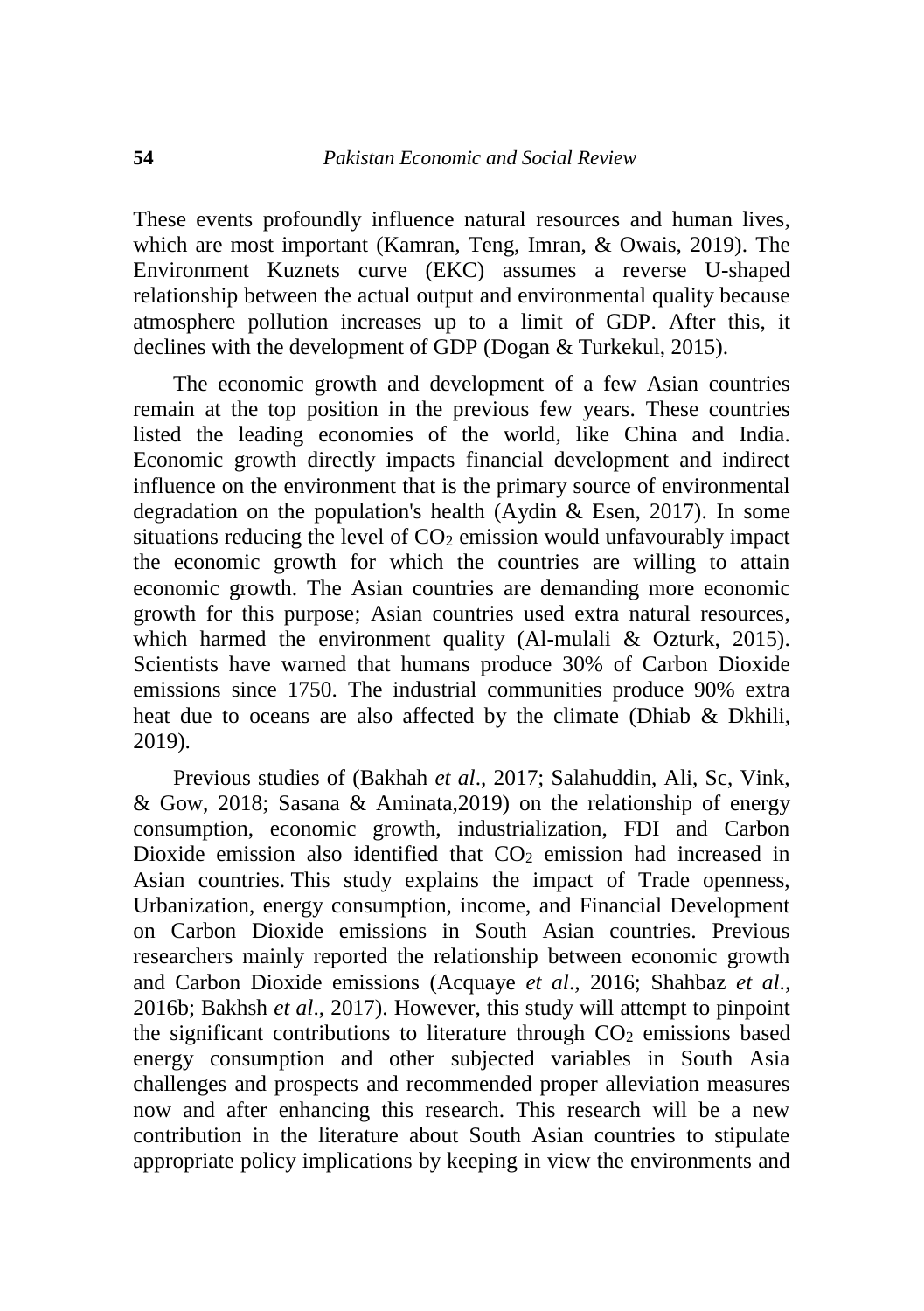sustainability for completed and underway study problems from these studies in the future periods  $(CO<sub>2</sub>$  emission and energy demands).

# **II. REVIEW OF LITERATURE**

### **CARBON DIOXIDE EMISSIONS**

Global warming has become a major environmental problem facing the present period. If an appropriate policy is not devised for a significant reduction of CO<sub>2</sub> emissions below current levels within the next few years, the quality of the environment will further degrade.  $CO<sub>2</sub>$  emission will harm human health, ecosystems, and the economy. There is an increasing debate, which suggests that a new course of action is required to reduce  $CO<sub>2</sub>$  emissions at a minimum possible cost so that the benefits exceed the value (Shah, 2018). Further, the key contributors to Carbon Dioxide emissions are economic accomplishments by using fossil fuels, mainly & oil use (Solarin & Lean, 2016). According to the World Health Organization (WHO) study, pollution from the atmosphere is one of the most significant health threats that caused 7 million deaths in 2010.

According to the 'International Energy Agency' (IEA), Carbon Dioxide emissions were recorded at the highest level last year. The results show that  $CO<sub>2</sub>$  is increased 17 percent in 2020 as compared to the previous year. The situation is improved in the later months due to the uncertain status of COVID.19. Due to lockdowns and restrictions in different countries,  $CO<sub>2</sub>$  emissions have declined by 30%, as in previous years averages (Borunda, 2020).

### **INCOME**

There is also an indication that as average income rises, the marginal influence of economic growth on Carbon Dioxide emissions is dropping. GDP indicates that reducing countries 'disparities will increase global warming by redistributing low-marginal countries' incomes to emit  $CO<sub>2</sub>$ to those with a high tendency. And it can be concluded that the world now faces a rivalry between climate change and social equity (Ravallion, Heil, & Jalan, 1997). In the United States energy information administration in 2009, OECD high-income countries accounted for almost 40 % of the world's total  $CO<sub>2</sub>$  emissions (Hassan & Salim, n.d.).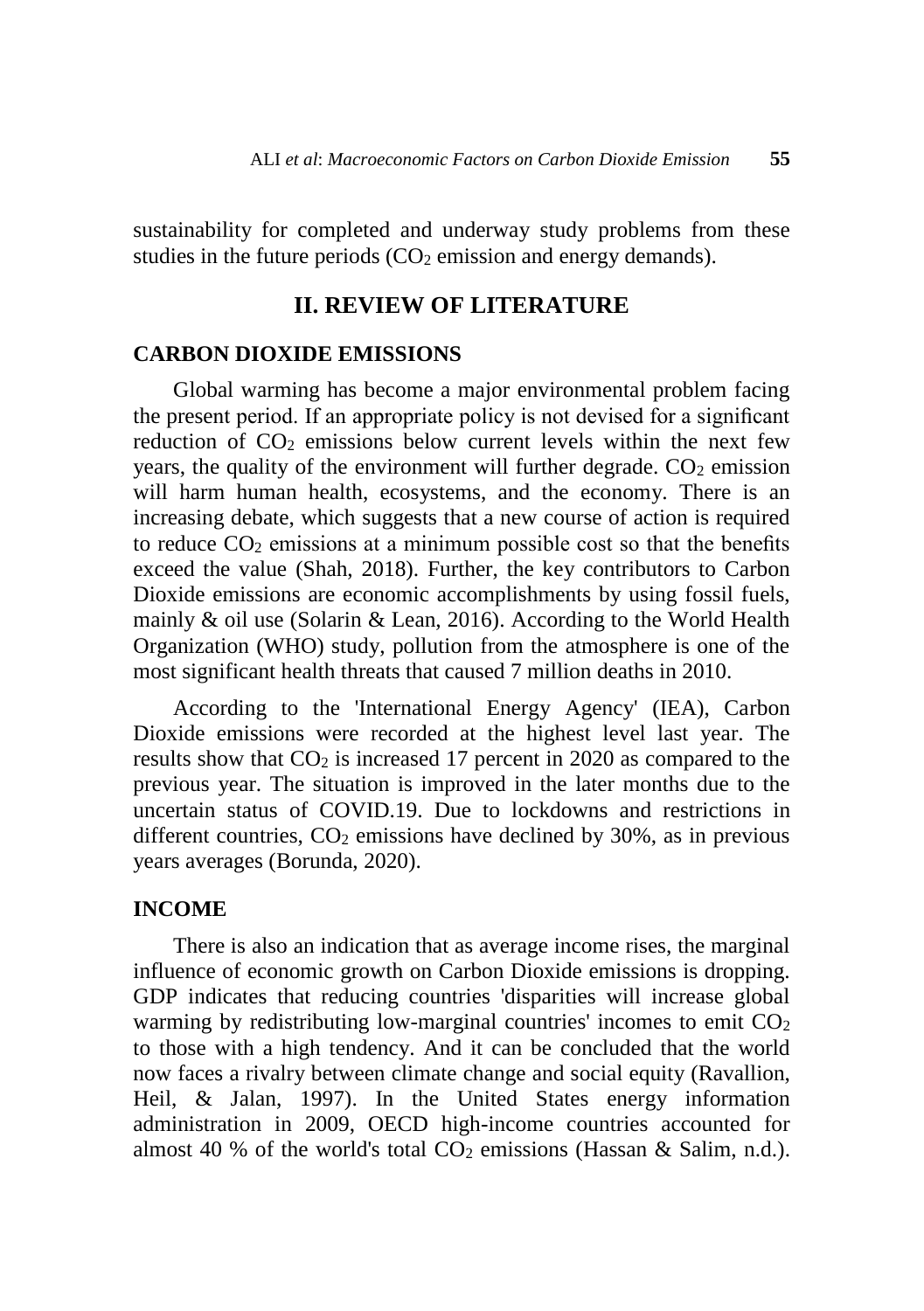According to the original statement, EKC argues that initially, economic growth will lead to degradation of the environment. Still, slowly as income level enhances, this degradation will decrease, and a secure environment would occur in prosperous countries (Tu, 2009).

The EKC identifies a changing relationship between economic growth and environmental conditions. There is a first stage in which ecological degradation rises with per capita income until it reaches a certain level. Ecological pollution starts to decline with per capita income increasing (Ferra, 2003). Although the latter area is commonly considered a high-income area where infrastructure and access would also be sufficient, substantial variations have been found in the available human and financial resources, which translates into differing disparities in the provision of radiotherapy (Zubizarreta, Dyk, & Lievens, 2016). Further, those households become more environmentally sustainable as income increases and public policy complies with the specific output and consumption processes. In these two latter cases, the need for environmental quality plays a crucial role (Mcconnell & Mcconnell, 2015).

# **TRADE OPENNESS**

Globalization, international trade increased dramatically, leading to concerns about its effect on Carbon Dioxide emissions and energy consumption (Rahman, 2013). Trade openness is indirectly good for the environment by its impact on per capita income, but not correct in developing countries. Since trade openness could raise production and revenue (Muhammad, Hye, & Kumar, 2012), there may be a trade-off between rising average living standards and regulating global warming. These two trade-offs indicate that reducing poverty would worsen global warming by higher real wages or lower inequality (Ravallion, Heil, & Jalan, 1997).

The removal of trading and technological innovation restrictions increased the growth rate and improved the production rate throughout the world. Both the developed and developing countries improved their economics through globalization and international trade. However, the set and emerging economies often have succeeded in achieving their socio-economic objective through international trade. As compared to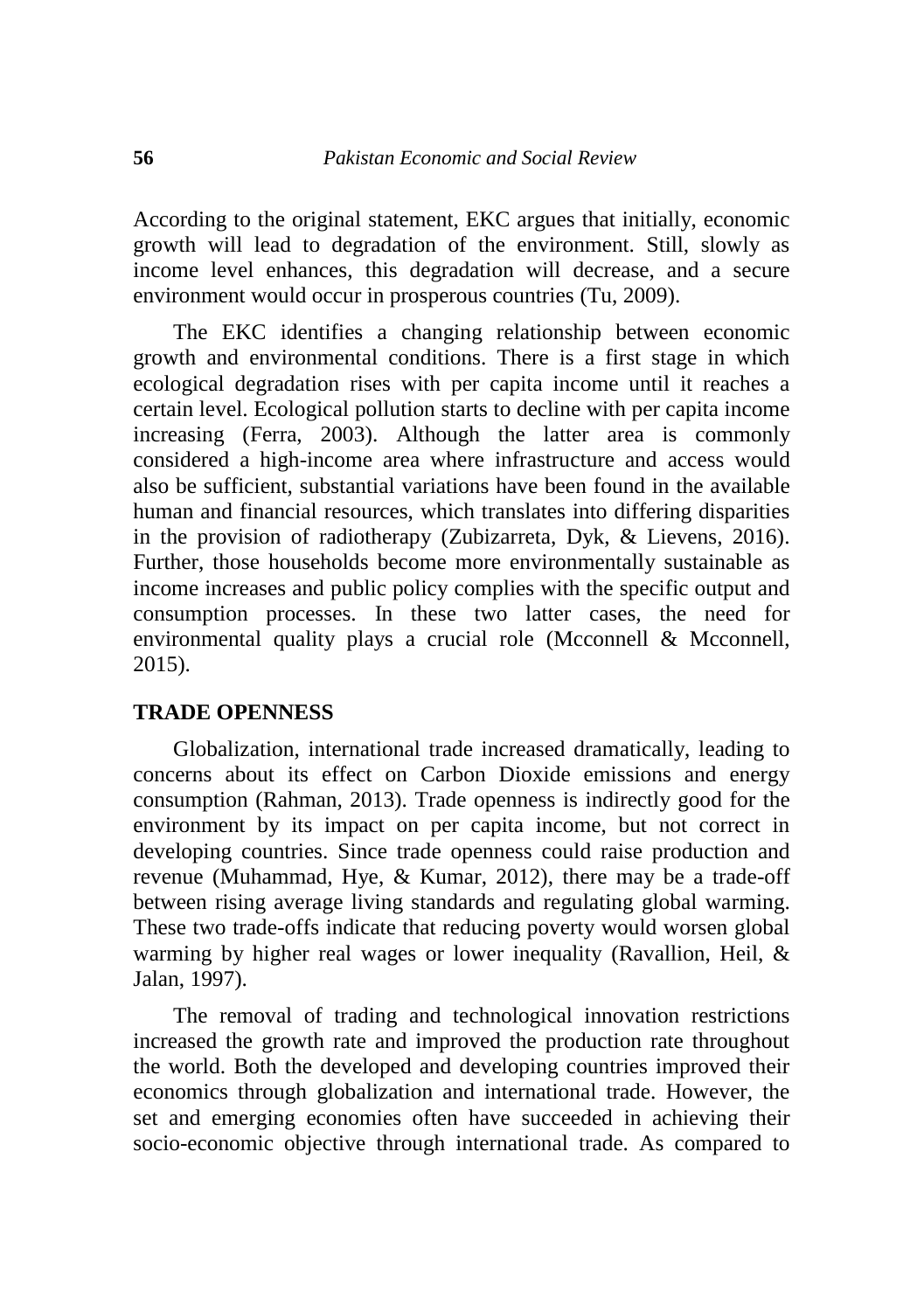their peers, few developing countries quickly designed and produced an outstanding trading objective. As a result of their fast achievement of the industrializing economy, these countries earned 50% of the world's GDP during 2013 (Ahmed, 2016; Economic Surveys, 2013).

# **ENERGY CONSUMPTION**

Energy consumption is an essential input for the process of production. Energy is attained through machinery and human capital. The Continuously energy supply is imperative to maintain and enhance the current level of output and living standards, as energy consumption among the industries is so large (Hundie, 2018). Energy use is also closely linked with economic development (Hafiz M, 2016). As more consumers of energy and as major emitters of  $CO<sub>2</sub>$  emissions, the world economy is giving considerable concern not only to India and China. But also to the world's rest nations (Wolde-rufael & Idowu, 2016). The energy system is dominated by coal in both countries, accounting for 63.7% of China's total energy consumption in 2015 and accounting for more than 50% of the world's coal consumption (BP BP - BP, London, 2015). Since the 1990s,  $CO<sub>2</sub>$  emissions from energy use in the newly developed countries have increased significantly compared to industrialized countries (Kasman & Selman, 2015).

In 2007, the overall world transport sector accounted for 23% worldwide and 27% of OECD countries of the global Carbon Dioxide emissions, much of which can to road transport. The world transport sector & energy consumption is expected to rise 2% per annum, with the highest growth rates in emerging economies. However, overall transport energy usage and carbon emissions are estimated to be approximately 80% more than the current 2030 rates (Work, 2007). Nowadays, the transport sector depends on oil consumption for 95% and represents 60 percent of overall oil consumption. However, it dominates the share of CO<sup>2</sup> emission compared to air and rail transport; furthermore, road vehicles use about one-third of global oil resources (Saboori, Sapri, & Baba, 2014).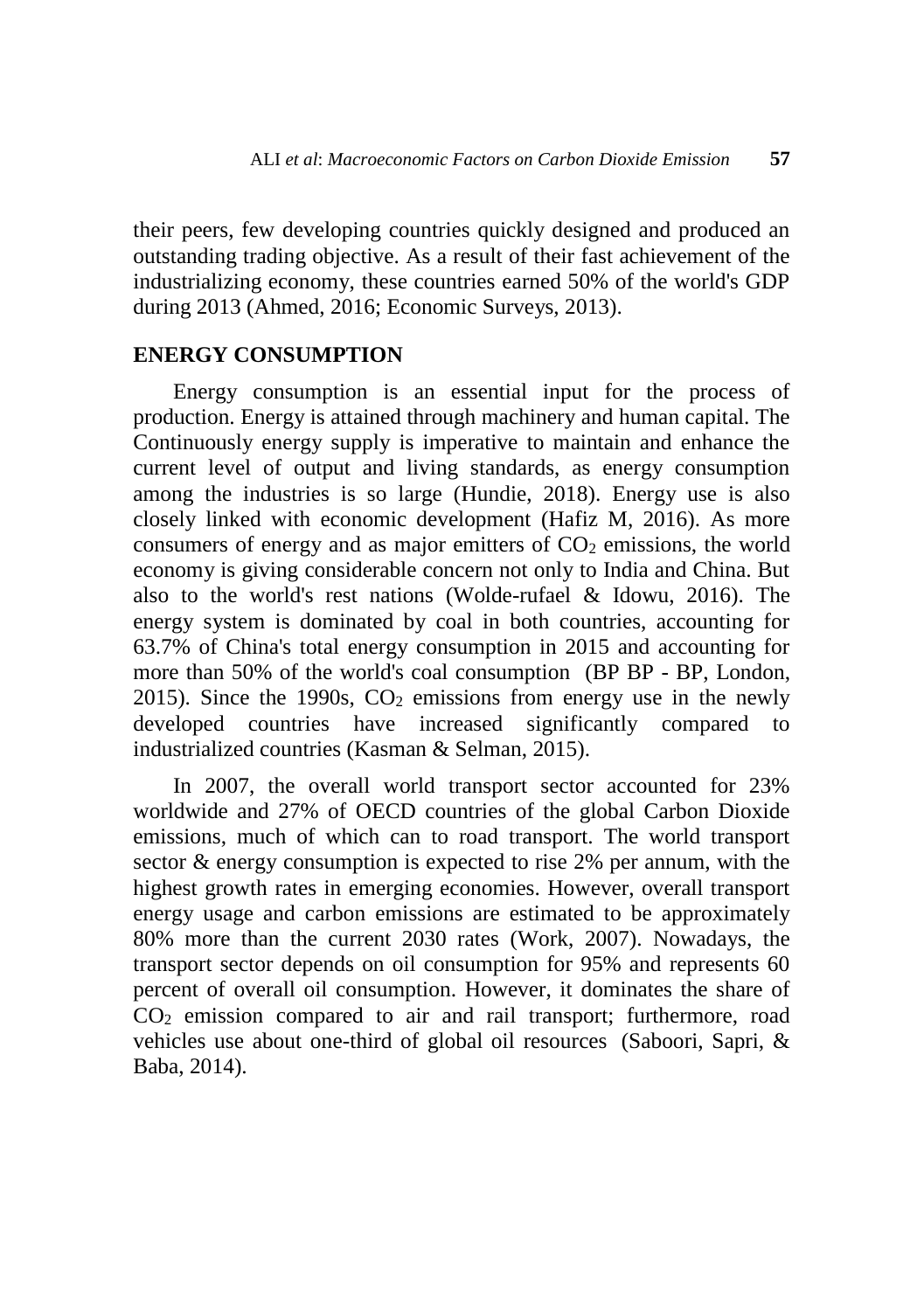### **URBANIZATION**

Urban settlements are among human societies' most complex structures and important habitats (Doygun & Alphan, 2006). Urbanization continues to be a significant social trend that is growing every day globally as people are increasingly moving from rural to urban areas in search of social and greener pastures security. In an ideals case, urbanization encourages growth, opens doors to further economic development, and generates further capital and innovation to reshape science & other human activities (Ali, Abdul-rahim, & Ribadu, 2016). One of the most seeking stylized evidence of the demographic trend during a country's growth cycle is the rapid and historically unparalleled movement of people from rural to urban areas. By 2015, 3,943 billion people were living in cities, more than half of the world population (53.86 percent) 2050 around 64% of emerging countries' people will be urbanized (Bekhet & Othman, 2017) since urban megacities have more people, cars, traffic jams, etc. Although, as we know, there are more opportunities for jobs, better medical services, and higher wages in urban conurbations that will draw more and more people to these cities (B. Liu, Tian, Li, Song, & Zhanxin, 2018).

Rapid growth in China's energy consumption resulted in large-scale urban infrastructure and housing construction encouraged by urbanization and increased residential energy use driven by rural to urban migration (Ouyang & Lin, 2016). Because of income growing policies, developed countries are opening up their markets, and their populations are in the process of urbanization, creating possible environmental threats.

Could urbanization can lead to increased Carbon Dioxide emissions and energy consumption in developing countries? Previous studies have neglected to include both the national and income levels in their research, making it difficult to understand the degree to which urbanization and real income influence environmental pollution in this community of nations (Afridi, Kehelwalatenna, Naseem, & Tahir, 2019).

# **FINANCIAL DEVELOPMENT**

The development was later replaced by a more meaningful and attractive term, "sustainable development." Sustainable development is defined as 'balancing the satisfaction of human needs with the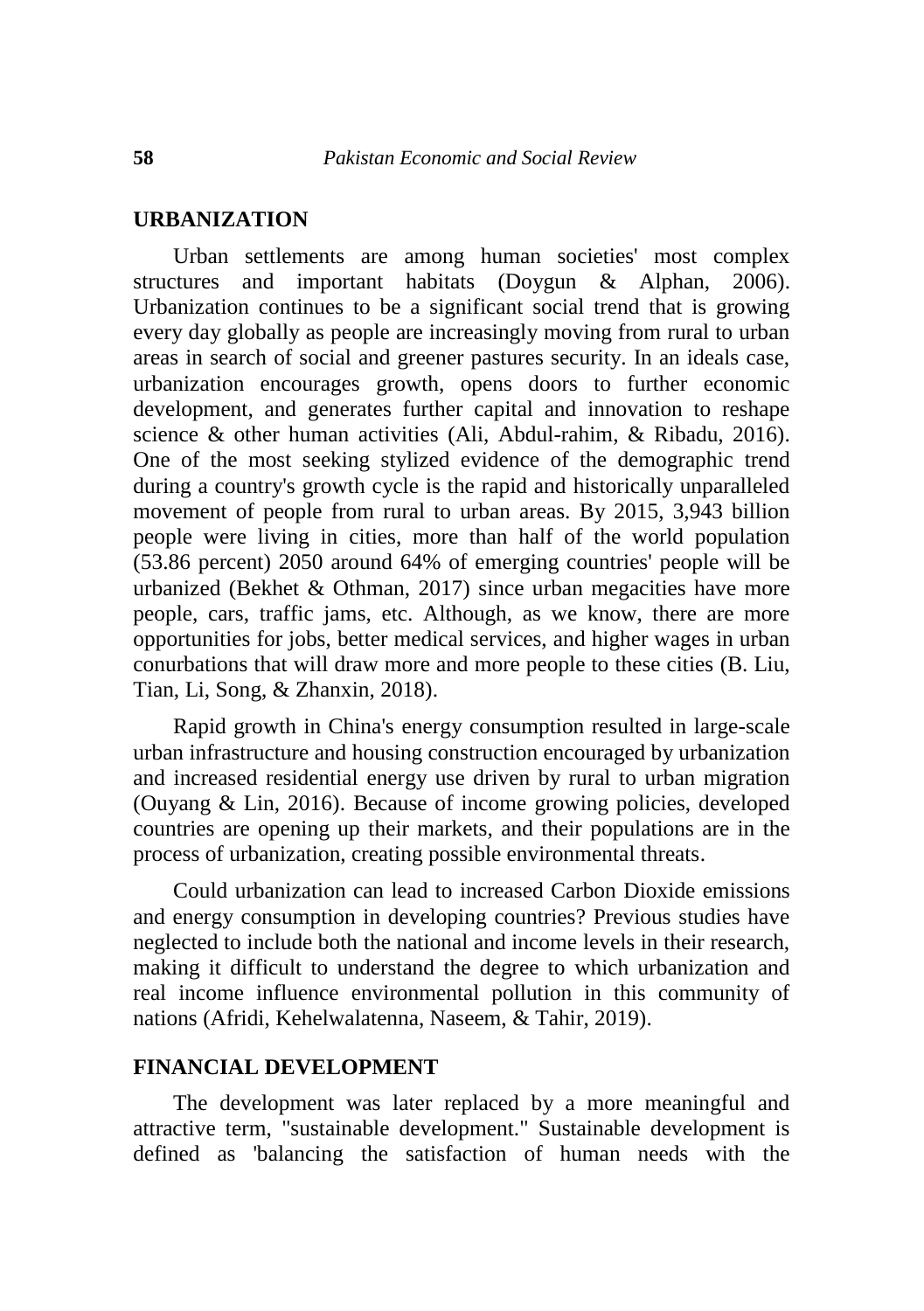conservation of the natural ecosystem so that these needs can be met not only in the present but also in the indefinite future; environmental sustainability means the capacity of the environment to continue to work correctly indefinitely (Rehman, Ali, 2007). Global trade will make it possible for highly polluting companies to move to low-income countries where pollution regulations are usually less stringent (Elden, 2001). Effective financial intermediation allows consumers to take out loans and purchase big-ticket products such as vehicles, etc., which raises  $CO<sub>2</sub>$ emissions indicates that stock market growth leads to low borrowing costs ease  $CO<sub>2</sub>$  emissions (Sadorsky, 2010).

The results show the stock market growing in low borrowing costs, loosening liquidity restrictions for listed firms and boosting productivity increase energy use. Thus,  $CO<sub>2</sub>$  emissions the other thought; however, it maintains the financial (Abbasi & Riaz, 2016). Financial development is crucial as it can improve the economic system of countries. Financial development promotes a range of differences among the nations like; decline in risk of financial loss, the burden of liabilities, availability of investment and capital flow, fuel-efficient production, and technology (Sadorsky, 2010).

# **INCOME AND CARBON DIOXIDE EMISSIONS NEXUS**

The Kuznets Curve (KEC) phenomenon is an inverted U-shaped relationship between income and environmental degradation. Therefore, a different researcher used various variables to measure environment quality, carbon dioxide emissions  $(CO<sub>2</sub>)$ , sulfur dioxide emissions, etc. Whereas most recent empirical work has used Carbon Dioxide emissions as an environmental pollution measure (I. Ozturk, 2017; Saud *et al*., 2019), per capita income and Carbon Dioxide emissions have a directional relationship (Afridi et al., 2019).

In this investigation, the bound test approach applying to cointegration found that both countries have long run but no significant relationship between income and Carbon Dioxide emission in the short and long run (Wolde-rufael & Idowu, 2016). The Gulf Cooperation Council (GCC) countries found a statistically significant & positive relationship between income and Carbon Dioxide Emissions in the long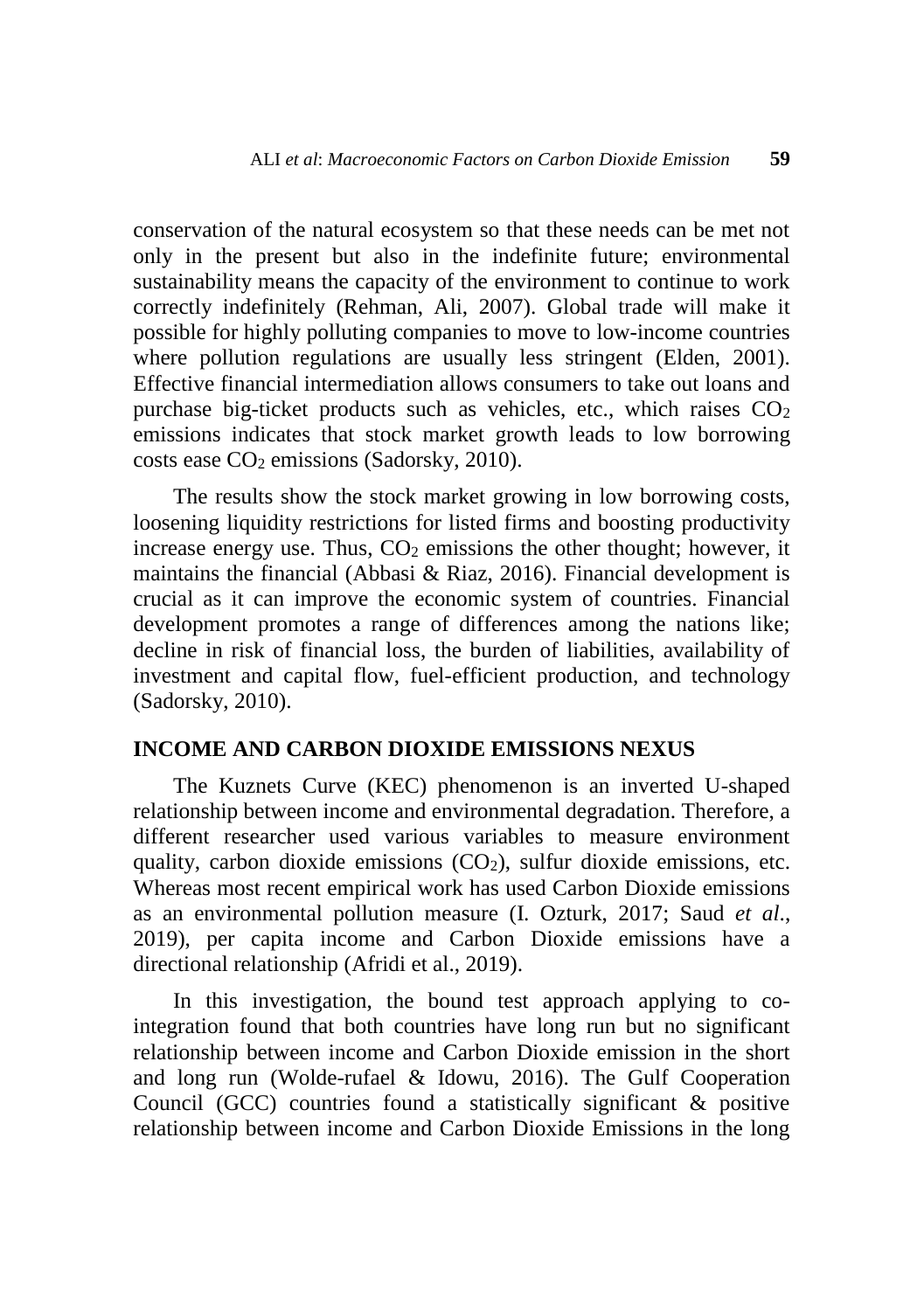run from 1995 to 2016. Also, results explain that high-income level countries generate a high level of  $CO<sub>2</sub>$  emissions (Dhiab & Dkhili, 2019).

This paper has reviewed penal data from 1960-2001 and evaluated to what degree both the current and stock of democracy in a country have essential and independent effects on  $SO_2 \& CO_2$  emissions. Although they found no evidence for the short-run impact of the current level of democracy, they found no evidence for the long-run stockpiles of democracy to help lower emissions of  $SO_2$  and  $CO_2$  emission (Baek & Pride, 2014). Therefore, they concluded that their income distribution from the wealthy to the poor would reduce overall household emissions. Most importantly, observation usually mentions changes in  $CO<sub>2</sub>$ emissions between families of earning levels. Some studies also target the relationship between the unequal distribution of income and household Carbon Dioxide emissions from a psychological perspective.

*H1: There is a positive statistically significant relationship between income and CO<sup>2</sup> emissions*

# **TRADE OPENNESS AND CARBON DIOXIDE EMISSIONS NEXUS**

Some studies have recognized theoretical and empirical-based models for analyzing trade openness on Carbon Dioxide emissions. The effect of trade openness on environment quality is a significant component in the origination of trade policies. Using the same equation model (Sun *et al*., 2019; Dhiab & Dkhili, 2019). This study explores the causal relationship between trade openness and  $CO<sub>2</sub>$  emission. The results show that short and long-run trade openness controlling the level of Carbon Dioxide emission (Dogan & Turkekul, 2015).

There is a systematic relationship between trade openness and Carbon Dioxide emissions. When countries do more exports, the country economically secures their use of advanced technology, effective energy use, and strict environmental laws for the production process. That is the primary cause of reducing CO<sup>2</sup> emissions (Boamah *et al*., 2017). Examine the impact of trade on  $CO<sub>2</sub>$  emission by using the (105) developed and developing countries from 1990-2017. By using FOLS and DOLS conform that variables are linked in an extended period. The findings explain long-run has a positive impact on environmental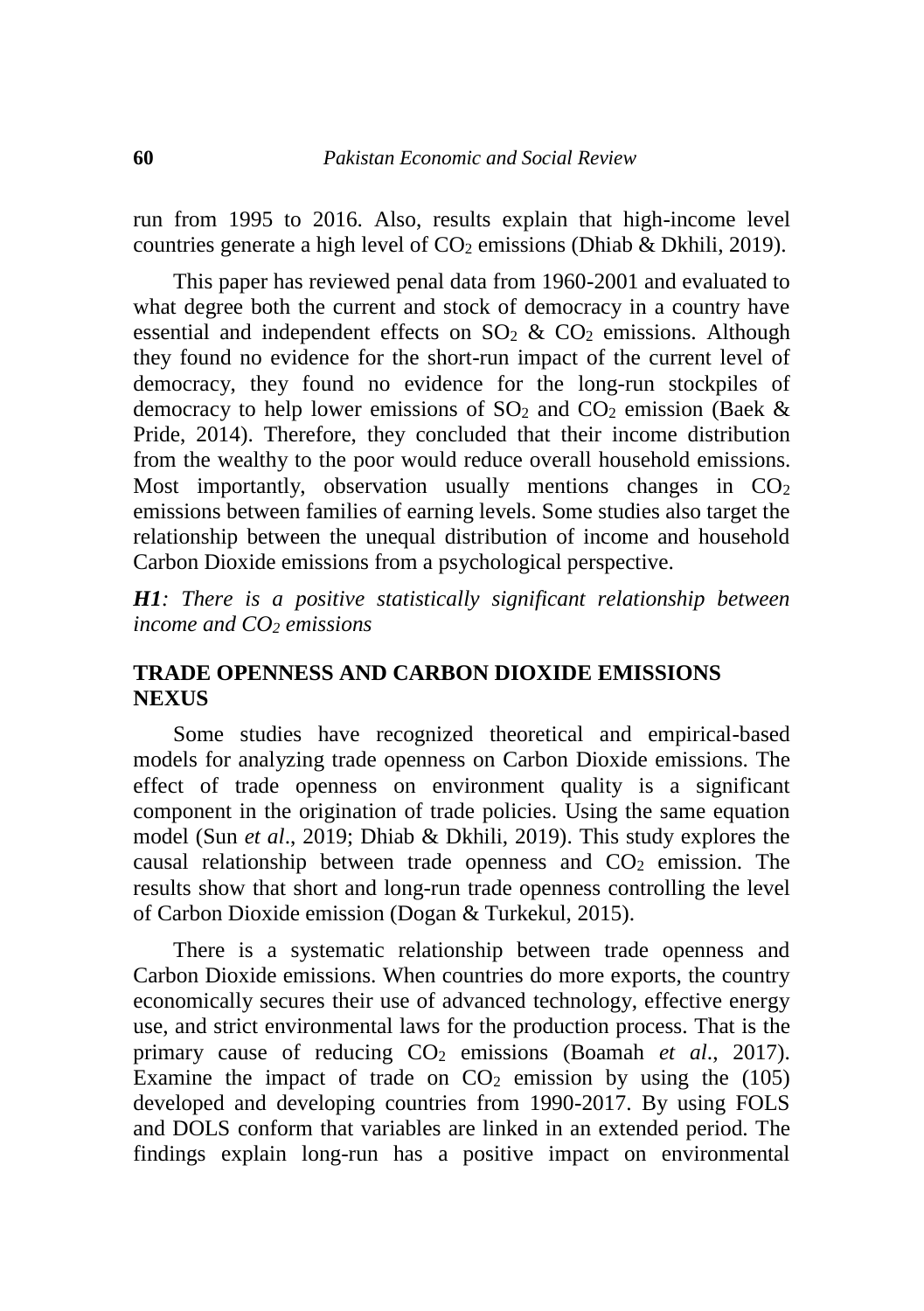degradation and cause to increase the environmental quality. They confirm the unidirectional causal relationship between trade and  $CO<sub>2</sub>$ emissions (Zandi & Haseeb, 2019).

In the European Union, countries also enhance trade, leading to a decrease in Carbon Dioxide emission (Park, Meng, & Baloch, 2018). Carbon Dioxide emissions and trade openness have a significant positive relationship in the long run (Fan & Hossain, 2018). In contrast, it was found negative in the studies of (Dhiab & Dkhili, 2019). The literature shows contradictory results; therefore, it is tested here.

*H2: There is a significant positive relationship between trade openness and CO<sup>2</sup> emissions*

# **ENERGY CONSUMPTION AND CARBON DIOXIDE EMISSIONS NEXUS**

Many researchers worked on energy consumptions. The impact of energy consumption on  $CO<sub>2</sub>$  emission was analyzed in Afridi et al. (2019), which found a positive correlation between per capita energy consumption and per capita  $CO<sub>2</sub>$  emissions. In contrast, Dogan & Turkekul (2015) found in studies that a one percent rise in energy consumption increases Carbon Dioxide emissions by 1.16% & 0.89% in both the short-term and long-term in the USA. The policymaker should control energy use and  $CO<sub>2</sub>$  emissions in sub-Saharan countries (Cetin & Ecevit, 2015). The research applied the ARDL bound test approach and find the co-integration between electricity consumption and Carbon Dioxide emissions. The findings of this study that electricity consumption and stimulate Carbon Dioxide emissions in the short term & long term (K., Ozturk, I. & Sohag, 2017).

This study explains the usage of energy and environmental degradation from 1971-2016, for the short-run and long-run. The results show a positive relationship between energy consumption and Carbon Dioxide emissions (Kamran *et al*., 2019). This investigation was used as a fixed and random effect model. The nexus between energy use  $\&$  CO<sub>2</sub> emissions in 23 Sub-Saharan African countries, from 1993-2014, found that energy consumption harms environment quality (In & Africa, 2019). Examine the relationship between the variables use co-integration, bound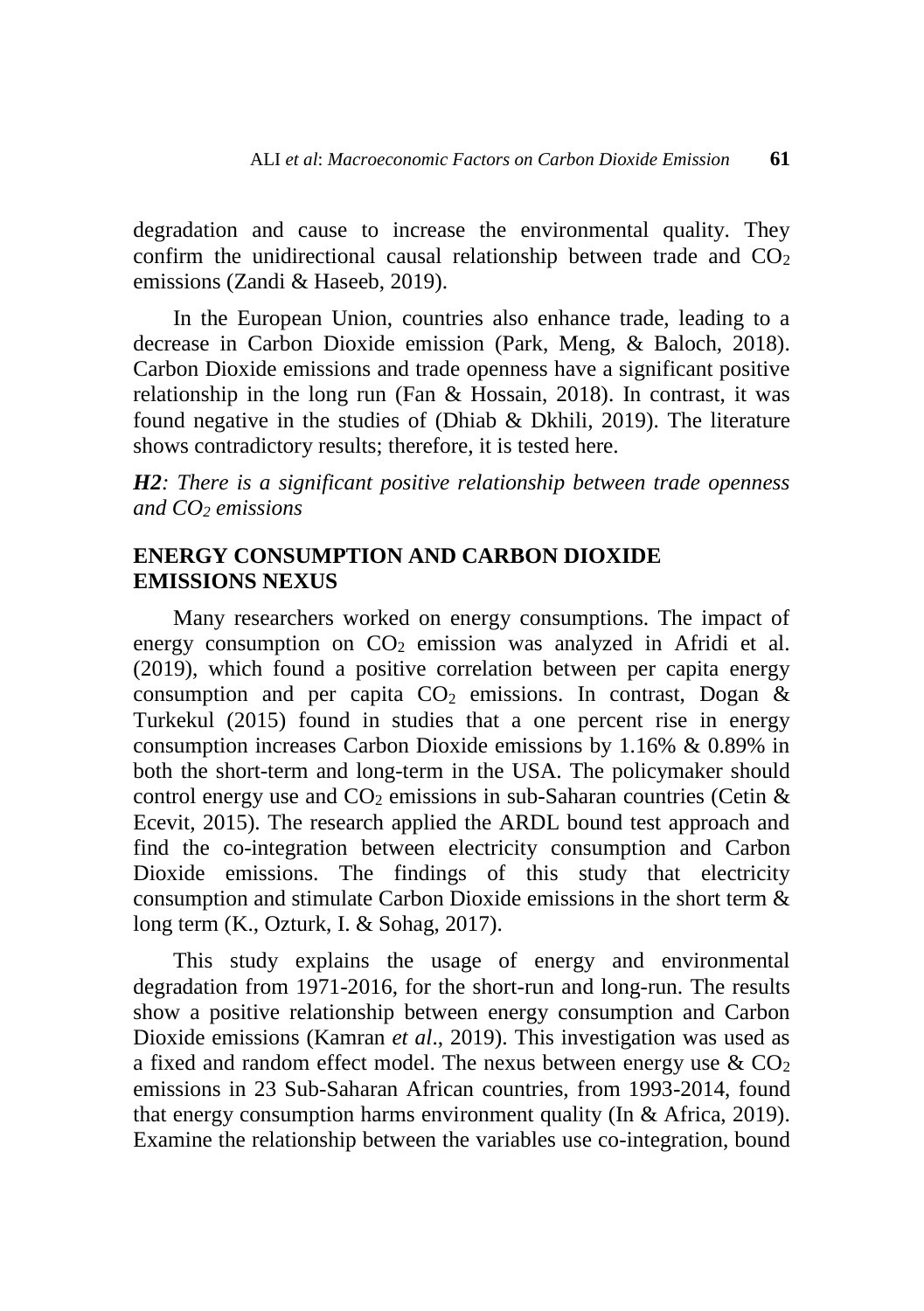test short, and long-run relationships and found a positive impact (Ã, 2009). The casual relationship between non-renewable energy consumption like fossil for cooking enhances the  $CO<sub>2</sub>$  emission and air pollution. The generalized method of Movement (GMM) model was used in the studies of  $(A, 2009)$  for 34 developing  $\&$  underdeveloped countries from 1995 to 2015.

On the other hand, renewable energy improves environmental degradation. The objective of this study finds 122 countries' impact of energy use on Carbon Dioxide emission, and DOLS use the estimation method for log-run relationships. Energy use has a statistically significant and positive effect on  $CO<sub>2</sub>$  in all income level countries (Ehigiamusoe & Lean, 2019).

The casual relationship among financial development, energy consumption, and  $CO<sub>2</sub>$  emissions found Kuznets curve N shape in an extended period. The results found unidirectional energy use, financial development, and Carbon Dioxide emissions (Kivyiro & Arminen, 2014). A lack of previous studies in OIC countries addressing energy types on CO<sup>2</sup> emissions has encouraged these researchers to focus on this investigation.

*H3: There is a positive statistically significant relationship between energy consumption and CO<sup>2</sup> emissions*

### **URBANIZATION AND CARBON DIOXIDE EMISSIONS NEXUS**

The urbanization factor was casually included in the environmental function through the working of (Farhani & Ozturk, 2015) using the STIRPAT model on panel data from 1995-2010 in china. Examined this study, urbanization enhance energy consumption and Carbon Dioxide emission. The described theoretical and ecological both recognize that urbanization can have a positive & negative impact on environmental degradation in emerging economics. The expected that urbanization has continued to increase in those countries (Zhang & Lin, 2012).

The study explains the effect of Urbanization on Carbon Dioxide emissions. When the  $CO<sub>2</sub>$  emission increase as income level increase, found the relationship income, positive production impact on  $CO<sub>2</sub>$ emissions (Al-mulali, Normee, Che, & Gholipour, 2012). They use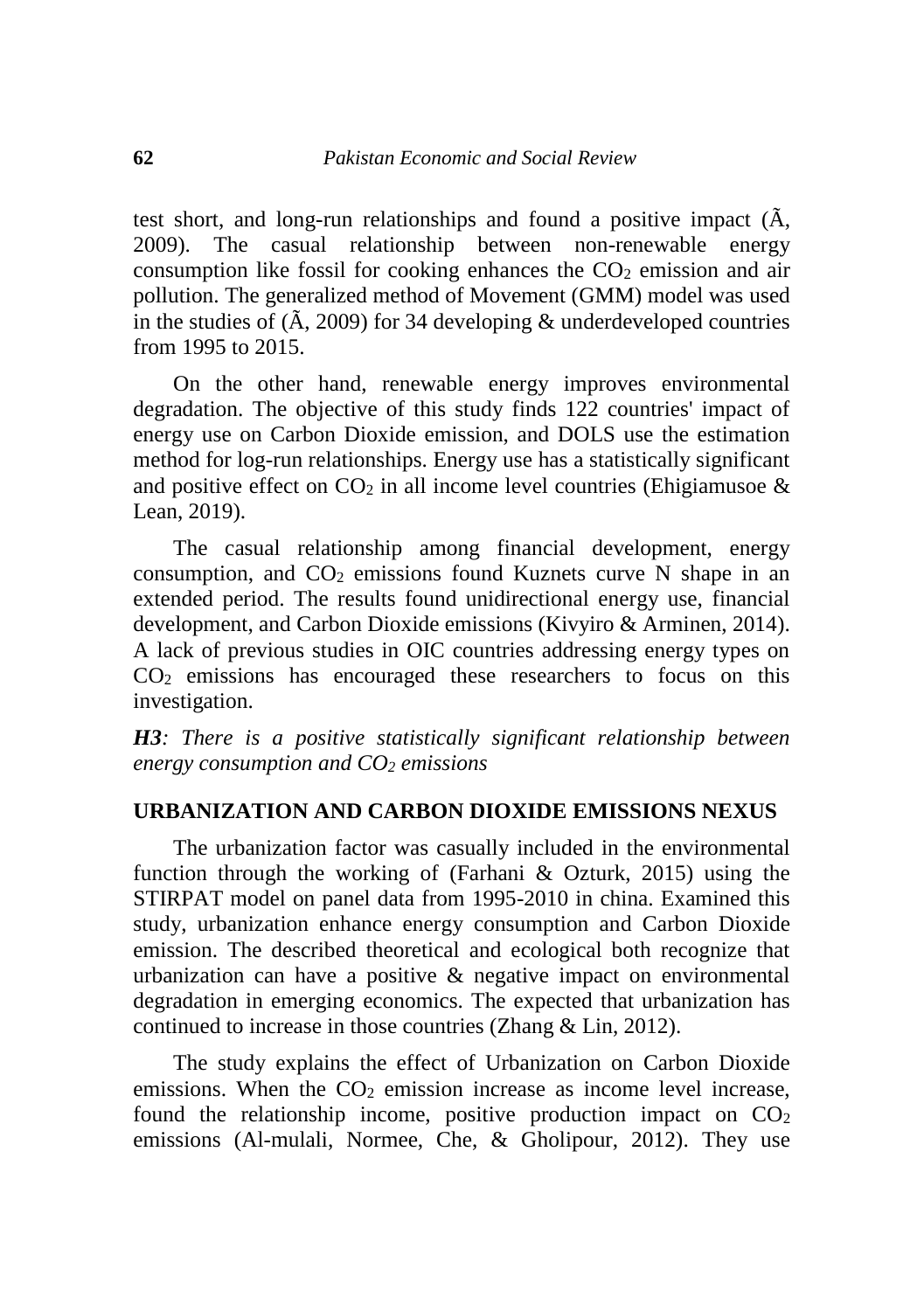ordinary least square FMOLS for panel data from 1980 to 2008. They found that 84% of the countries have a statistically significant & positive impact on the long-run relationship between  $CO<sub>2</sub>$  emission & urbanization. Only 16% of countries have mixed results (Zhang & Lin, 2012). A positive association was found in the study of Wang, Chen, & Kubota (2015) between urbanization and  $CO<sub>2</sub>$  emission and oil use and CO2 emission. The results also suggested that globalization and urbanization positively impact  $CO<sub>2</sub>$  emissions in 44 countries of Sub-Saharan Africa (SSA). A causality check is also conducted, which considers both of these issues. The calculated urbanization coefficient is positive & statistically significant and highly consistent across the various estimation techniques (Sheng & Guo, 2016). In the above literature, most studies discuss the relationship between  $CO<sub>2</sub>$  emissions and urbanization in developed countries and high-income levels. This research focuses on emerging economic countries contributing to developing countries' literature that is empirical and theoretical.

*H4: There is a positive relationship between Urbanization and CO<sup>2</sup> emissions*

# **FINANCIAL DEVELOPMENT AND CARBON DIOXIDE EMISSIONS NEXUS**

Examine with the help of Dynamic Ordinary Least Squares (OLS) & Full Modified Ordinary Squares (FMOLS) method; found that the longrun dynamic relationship of financial development and  $CO<sub>2</sub>$  emission based on the panel data of 23 countries from 1985 to 2011. This investigation finds the relationship between financial development and CO<sup>2</sup> emissions in the Middle East and African countries from 1990 to 2011. The results examine the high level of financial development that could enhance energy consumption and R&D, promoting technological invasions lower  $CO_2$  emissions (Omri, Daly, Rault, & Chaibi, 2015).

Investigate the co-integration financial development and  $CO<sub>2</sub>$ emissions based on the GMM model and penal data 155 countries. The results found that economic events could statistically significantly raise carbon dioxide emissions (Jiang  $& Ma$ , 2019). In this study, use a signal country data use. The results show that financial development has a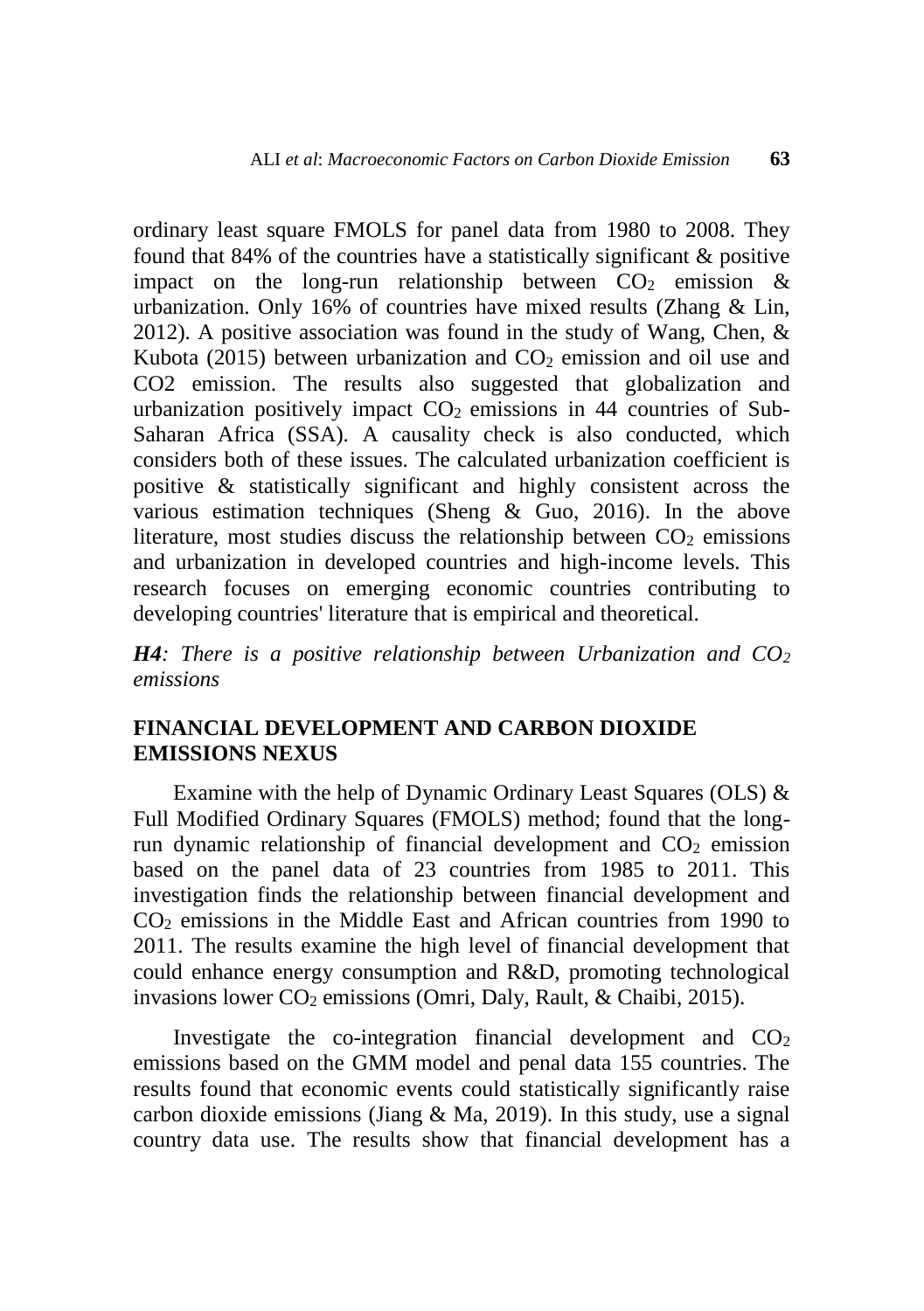positive effect on  $CO<sub>2</sub>$  emissions. In the long run, financial development improves the environment quality (Boutabba, 2014). In contrast, financial development has no impact on the environment (Science *et al*., 2016; Sadeghieh, 2016).

Financial development has a determining effect on Carbon Dioxide emissions in the entire sample. Examine the financial development and economic growths mitigate  $CO<sub>2</sub>$  emissions in high-income group countries, but has a bidirectional impact on low & middle-income level countries (Ehigiamusoe & Lean, 2019). Furthermore, the researcher discovers that financial development impacts different regions and countries. It also shows the theoretical research's viewpoint to some degree because it is fair to find both the positive and negative effects divergent in different countries in the world. Although the impact of financial development on Carbon Dioxide emissions exists in dispute, significant theoretical values for environmental policy decisions have been given by the related research.

*H5: There is a positive statistically significant relationship between financial development and CO<sup>2</sup> emissions* 

# **THEORETICAL FRAMEWORK**

The study presents an exploration framework according to the aim and reviews of the above literature. Income, Trade openness, Energy consumption, Urbanization, Financial development is the independent variables and the Carbon Dioxide emissions dependent variable. It describes all main variables, and their relationships are discussed as follows:

Based on previous literature review and theoretical background (I. Ozturk, 2017; Saud *et al*., 2019; Dhiab & Dkhili, 2019; Boutabba, 2014 Zandi & Haseeb, 2019; Afridi *et al*., 2019; Sheng &Guo,2016; Jiang & Ma, 2019) provide the procedure for the investigation of independent variables and dependent variable Carbon Dioxide emissions in Figure 1.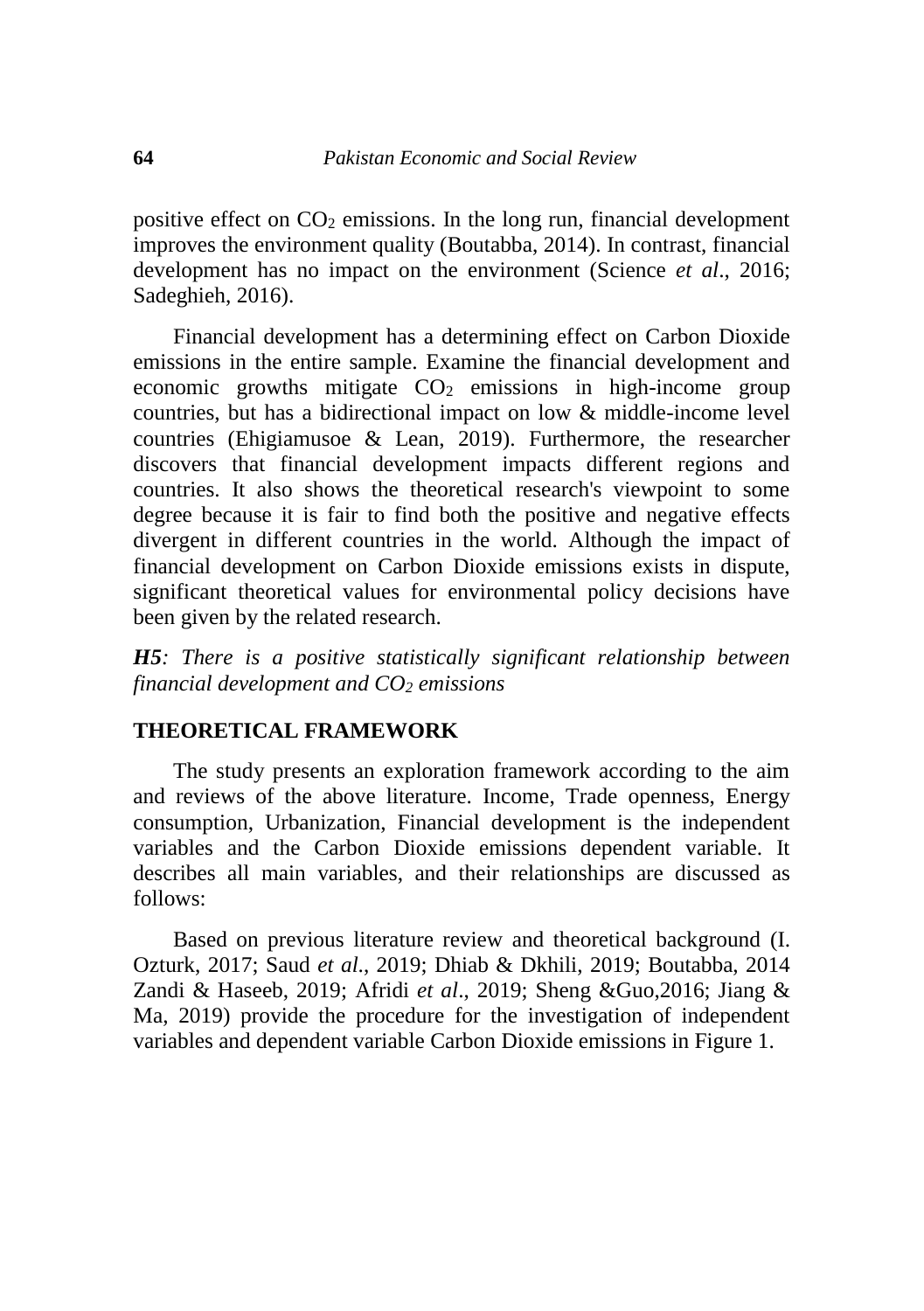



#### **III. METHODOLOGY**

### **EMPIRICAL MODEL AND DATA SOURCES**

This study  $CO<sub>2</sub>$  emission is used as a dependent variable and independent variables Income, Trade, Energy consumption, Urbanization, and Financial Development. Panel Data was collected from World Bank Development Indicators (WDI) for eight countries of South Asia from 1995 to 2018, with total observations for this study were 192 annually. The proxy used for Carbon Dioxide emissions was "metric tons per capita" (Noomen *et al*., 2015; Lu, 2018; Jiang & Ma, 2019; Rehman, 2016). Financial Development used "Domestic credit to private sector provide by banks % of GDP" as a proxy (Jiang & Ma, 2019; Dogan & Seker, 2016; Saud *et al*., s2018; K., Ozturk, I. & Sohag, 2017). Trade openness used "exports and imports % of GDP" as a proxy (Rehman, 2016; Wolde-rufael & Idowu, 2016; Saud et al., 2018). Income used "per capita real GDP" as a proxy (constant 2010 US\$) (Fareed & Zeehan, 2018; Afridi *et al*., 2019; Baek & Pride, 2014), whereas energy consumption used "kg of oil equivalent per capita" (Rehman, 2016;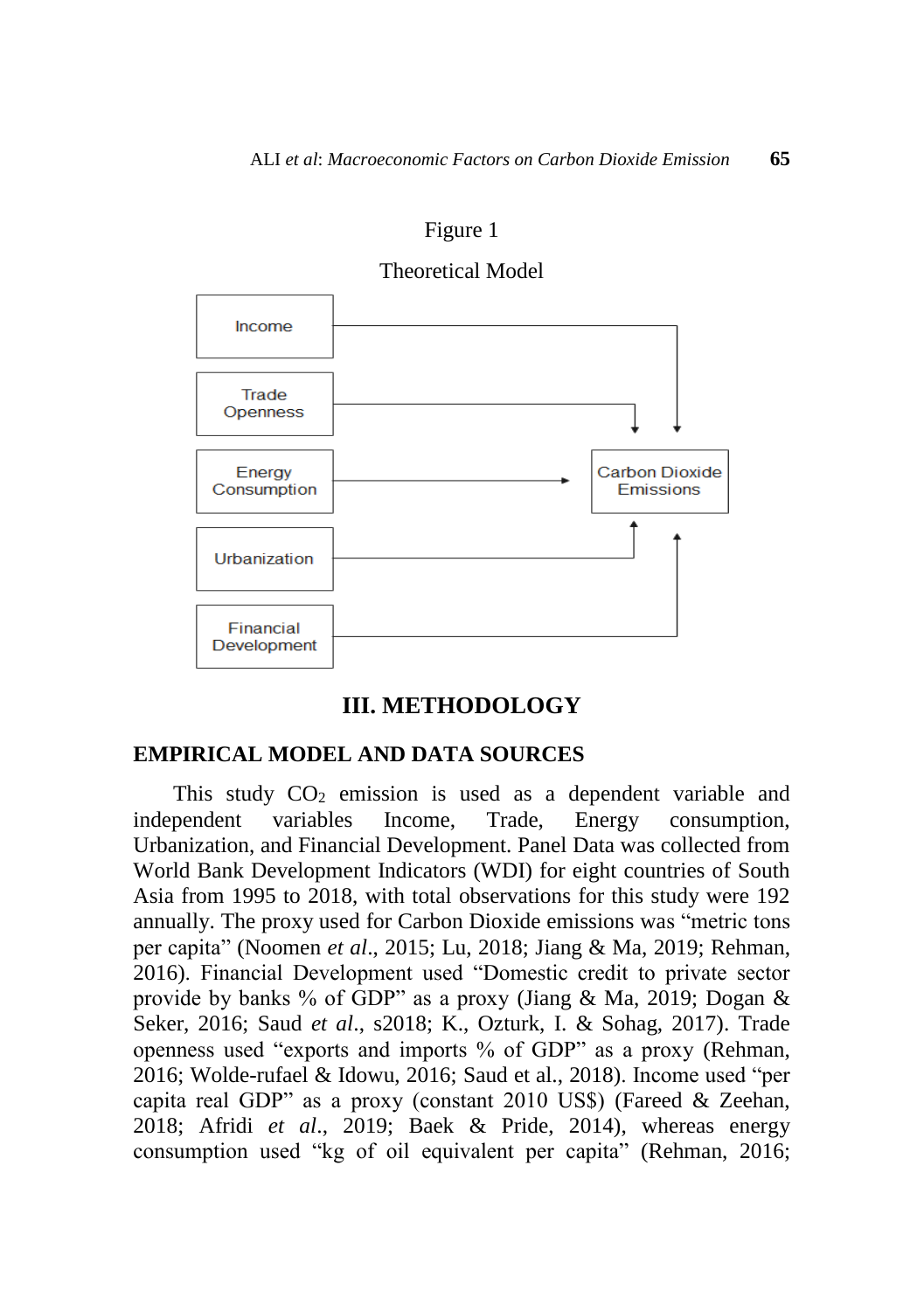Farhani & Ozturk, 2015; Ehigiamusoe & Lean, 2019). Urbanization used "% urban-population of total populations" as a proxy (Jiang & Ma, 2019; Grunewald *et al*., 2017; Farhani & Ozturk, 2015) to estimate the impact on the  $CO<sub>2</sub>$  emission.

# TABLE 1

| Variables                    | Explanation                     | Source of Data |  |
|------------------------------|---------------------------------|----------------|--|
| Carbon Dioxide emission      | Metric per tons per capita      | WDI            |  |
| Income                       | Per Capita Real GDP (constant   | WDI            |  |
|                              | 2010 US\$)                      |                |  |
| <b>Trade Openness</b>        | Import and export % of GDP      | WDI            |  |
| <b>Energy Consumption</b>    | Kg of oil equivalent per capita | WDI            |  |
| Urbanization                 | % of the total population       | WDI            |  |
|                              | (Constant 2012 US\$)            |                |  |
| <b>Financial Development</b> | Domestic credit to private      | WDI            |  |
|                              | sector provide by banks % of    |                |  |
|                              | GDP                             |                |  |

### Explanation of Variables and Data Source

# **IV. DATA ANALYSIS**

## **DESCRIPTIVE STATISTICS**

The descriptive statistics Table shows the mean, median, standard deviation, the minimum and maximum value of the independent and dependent variable by applying the statistical software Eviews. There are selected eight countries in Asia, the total number of observations 192 from 1995-2018. Table 2 shows the average and median values of income, trade openness, energy consumption, Urbanization, Carbon Dioxide emissions, and financial development close to each other. The average mean value of Income (Y), Trade Openness (TO), Energy Consumption (EC), Urbanization (UBR), Carbon dioxide emissions (CO2) and financial development (FD) are respectively 1854.87, 68.80, 324.80, 26.79, 0.82 and 25.77.

Descriptive statistical analysis shows that Carbon Dioxide emissions Jarque Bera (JB) value is 122.37, and the probability of the Jarque Bera is 0.00. It means this variable of data is a sample and normally distributed.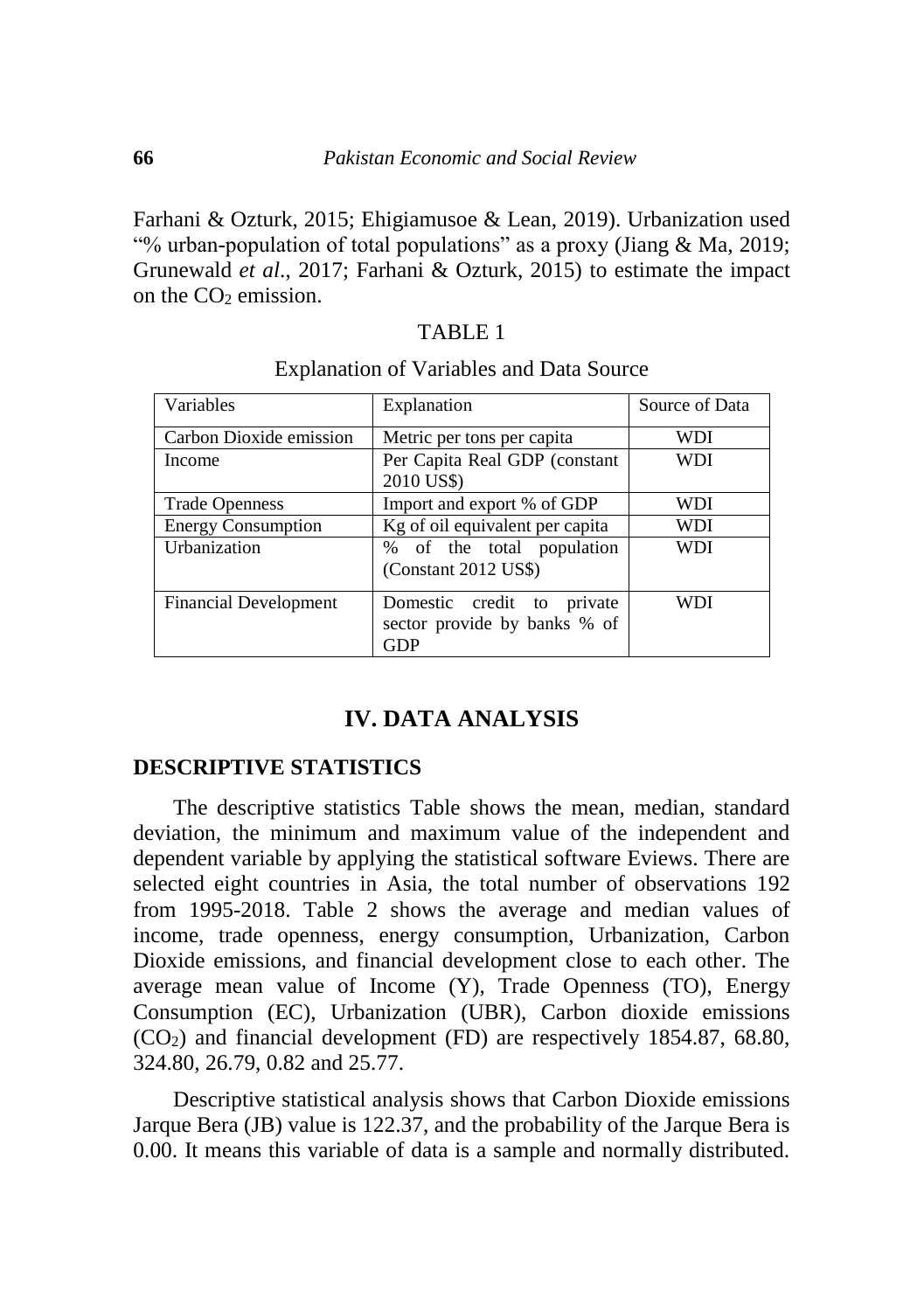Furthermore, these results explain the Jarqubera value of Income, Trade Openness, Energy Consumption, Urbanization, and Financial development are respectively 143.39, 31.09, 11.47, 9.68, and 13.60, and the value of Jarque Bera probability is 0.00, which means the data are simple. The p-value of Jarque Bera shows the goodness of fit test whether sample data have a normal distribution, and all variables value is zero, which shows the normality of data.

|                     | CO <sub>2</sub> | Y       | TO       | EC      | <b>UBR</b> | FD       |
|---------------------|-----------------|---------|----------|---------|------------|----------|
| Mean                | 0.82            | 1854.87 | 68.80    | 324.80  | 26.79      | 25.77    |
| Median              | 0.64            | 994.81  | 52.74    | 340.31  | 26.92      | 24.90    |
| Maximum             | 3.60            | 8049.93 | 184.09   | 636.57  | 40.89      | 87.53    |
| Minimum             | 0.03            | 209.41  | 0.00     | 8.55    | 10.83      | 0.00     |
| Std. Dev.           | 0.72            | 1980.59 | 40.13    | 158.12  | 7.44       | 17.86    |
| <b>Skewness</b>     | 1.53            | 1.80    | 0.98     | $-0.58$ | $-0.11$    | 0.64     |
| Kurtosis            | 5.42            | 5.199   | 3.05     | 2.76    | 1.92       | 3.14     |
| Jarqu-Bera          | 122.37          | 143.39  | 31.09    | 11.47   | 9.68       | 13.60    |
| Probability         | 0.00            | 0.00    | 0.00     | 0.00    | 0.00       | 0.00     |
| Sum.                | 158.16          | 35135   | 13209.96 | 6236.26 | 5144.27    | 4948.90  |
| Sum Sq.Dev.         | 100.13          | 7.49    | 307683.0 | 477598  | 10599.36   | 60953.20 |
| <b>Observations</b> | 192             | 192     | 192      | 192     | 192        | 192      |

### TABLE 2

### Descriptive Statistics

Note\*  $CO_2 =$  Carbon Dioxide emission, Y = Income, TO = Trade openness, EC = Energy Consumption, URB = Urbanization, FD = Financial Development.

# **Unit Root Test**

First, check the stationarity of the selected variables. The results from unit root tests indicate that all the selected variables are stationary after taking the first difference. The condition for the panel co-integration test is fulfilled because all the variables are I (1). The next step is to apply panel co-integration tests to determine the long-run relationship between the variables chosen. Pedroni panel co-integration test results are reported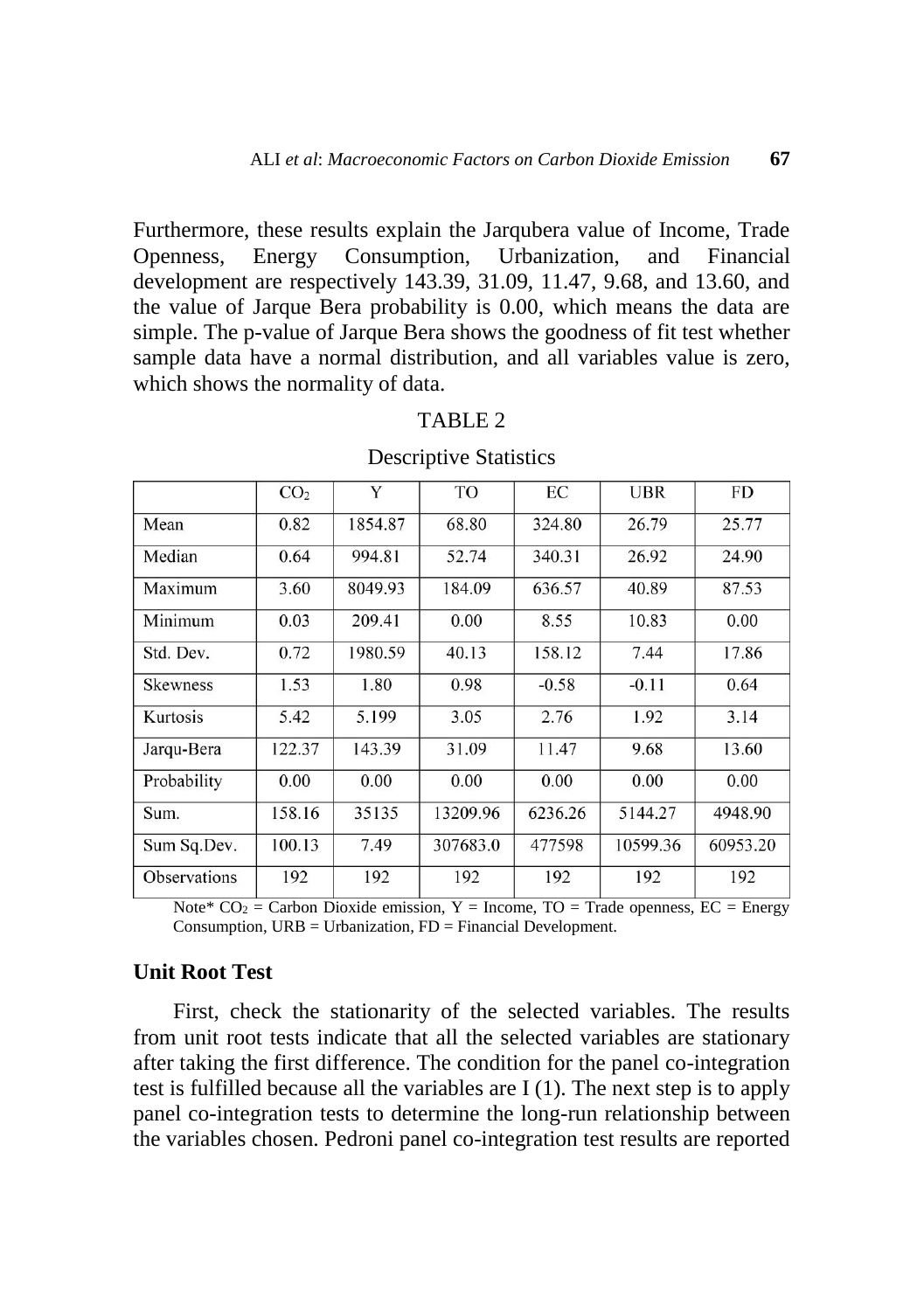in Table 3. The null hypothesis shows all the selected variables are not co-integrated.

In contrast, the alternative hypothesis shows that all the variables cointegrated. In Table 3, Pedroni co-integration results revealed that the null hypothesis could be rejected, as shown by values panel v-statistics, panel rho-statistics, group rho-statistics, and grouped-ADF-statistics. Furthermore, eleven tests out of seven tests can reject the null hypothesis. The acceptance of the alternative hypothesis shows the existence of cointegration between variables in the long run.

Finally, we conclude that all the selected variables are co-integration based on both the panel co-integration test results. There is a long-run relationship among all the selected variables.

### TABLE 3

| Variable                 | Inverse chi-<br>squared |       | <b>Inverse Normal</b> |       | Log Inverse chi-<br>squared |       | Log Inverse<br>Normal |       |
|--------------------------|-------------------------|-------|-----------------------|-------|-----------------------------|-------|-----------------------|-------|
|                          | Statistic               | Pro   | statistic             | Pro   | statistic                   | Pro   | statistic             | Pro   |
| CO <sub>2</sub>          | 68.361                  | 0.000 | $-5.915$              | 0.000 | 103.532                     | 0.000 | $-8.075$              | 0.000 |
| Income                   | 58.061                  | 0.000 | $-3.385$              | 0.001 | 81.555                      | 0.000 | $-6.076$              | 0.000 |
| Trade<br>openness        | 91.590                  | 0.000 | $-6.123$              | 0.000 | 116.619                     | 0.000 | $-8.617$              | 0.000 |
| Energy<br>consumption    | 126.299                 | 0.000 | $-9.382$              | 0.000 | 123.541                     | 0.000 | $-9.266$              | 0.003 |
| Urbanization             | 55.346                  | 0.000 | $-4.579$              | 0.000 | 51.999                      | 0.000 | $-4.327$              | 0.001 |
| Financial<br>development | 58.018                  | 0.000 | $-5.158$              | 0.000 | 79.587                      | 0.000 | $-6.389$              | 0.000 |

Unit Root Test

# **CORRELATION TEST ANALYSIS**

The correlation coefficient tells us about the relationship between variables. They show positive, negative, and no correlation, a high correlation between variables means that both of the variables have a significant relationship.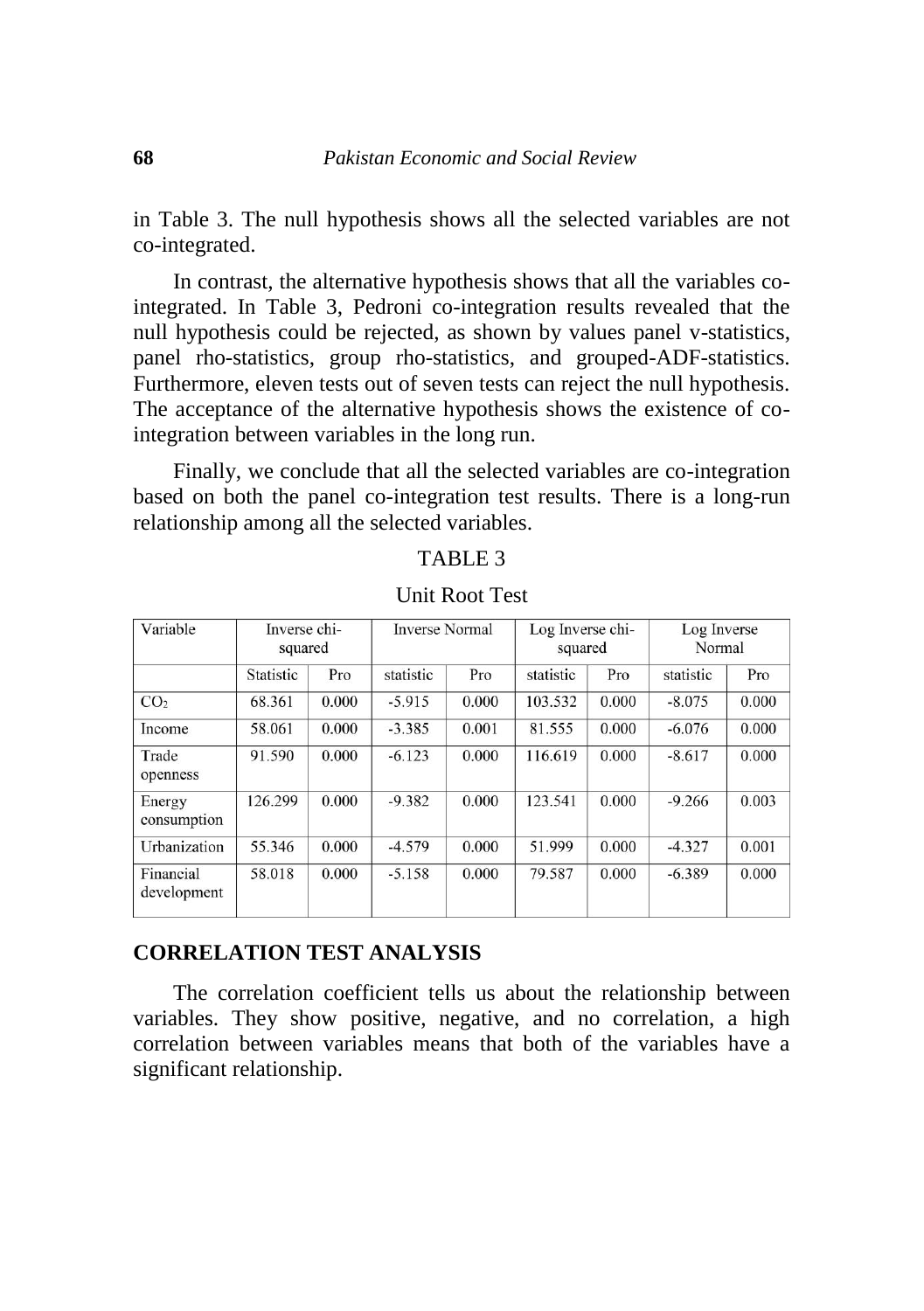### TABLE 4

|                              | CO <sub>2</sub> | Y        | TO       | EС       | <b>URB</b> | FD    |
|------------------------------|-----------------|----------|----------|----------|------------|-------|
| CO <sub>2</sub>              | 1.000           |          |          |          |            |       |
| Income                       | 0.833           | 1.000    |          |          |            |       |
| Trade openness               | 0.127           | 0.517    | 1.000    |          |            |       |
| Energy consumption           | $-0.368$        | $-0.597$ | $-0.597$ | 1.000    |            |       |
| Urbanization                 | 0.654           | 0.414    | 0.057    | $-0.287$ | 1.000      |       |
| <b>Financial Development</b> | 0.407           | 0.426    | 0.183    | 0.077    | $-0.001$   | 1.000 |

# Correlation Test Analysis

Note\*  $CO2 =$  Carbon Dioxide emission, Y = Income, TO = Trade openness, EC = Energy Consumption,  $URB = Urbanization$ ,  $FD = Financial Development$ 

Table 4 shows that income and Carbon Dioxide emissions have a strong positive relationship with a value of 0.83 (Noomen *et al*., 2015; Omri *et al*., 2015; Nazir *et al*., 2018). Carbon Dioxide emissions and financial development also have a positive correlation. Financial development requires increased use of machinery and energy, especially in the industrialized economy, producing more  $CO<sub>2</sub>$  emissions. Trade openness has a positive but weak relationship with Carbon Dioxide emissions having a correlation value of 0.12 (Park *et al*., 2018; Grunewald *et al*., 2017). A possible reason for this environmental effect of trade may be a strong dependence on coal-powered technology for growth, household energy use, and the various pollution industries within those areas, with specialization patterns in high-pollutant commodities.

Energy consumption has a negative relationship with Carbon Dioxide emissions, with a correlation value of -0.37 (Kasman & Selman, 2015; Al-mulali & Ozturk, 2015; Lu, 2018). A possible reason for this effect of trade on the environment may be a heavy reliance on coalpowered technology for growth, household energy use, and the various pollution industries within these areas, with specialization patterns for high-polluting goods. Furthermore, urbanization has a positive relationship with Carbon Dioxide emissions, which is consistent with prior studies of Dogan & Seker (2016), Zhu *et al*. (2012) and Ameer, (2018). Thus, it more pressure on the existing infrastructure, and therefore, the deforestation process is gaining momentum upward. Higher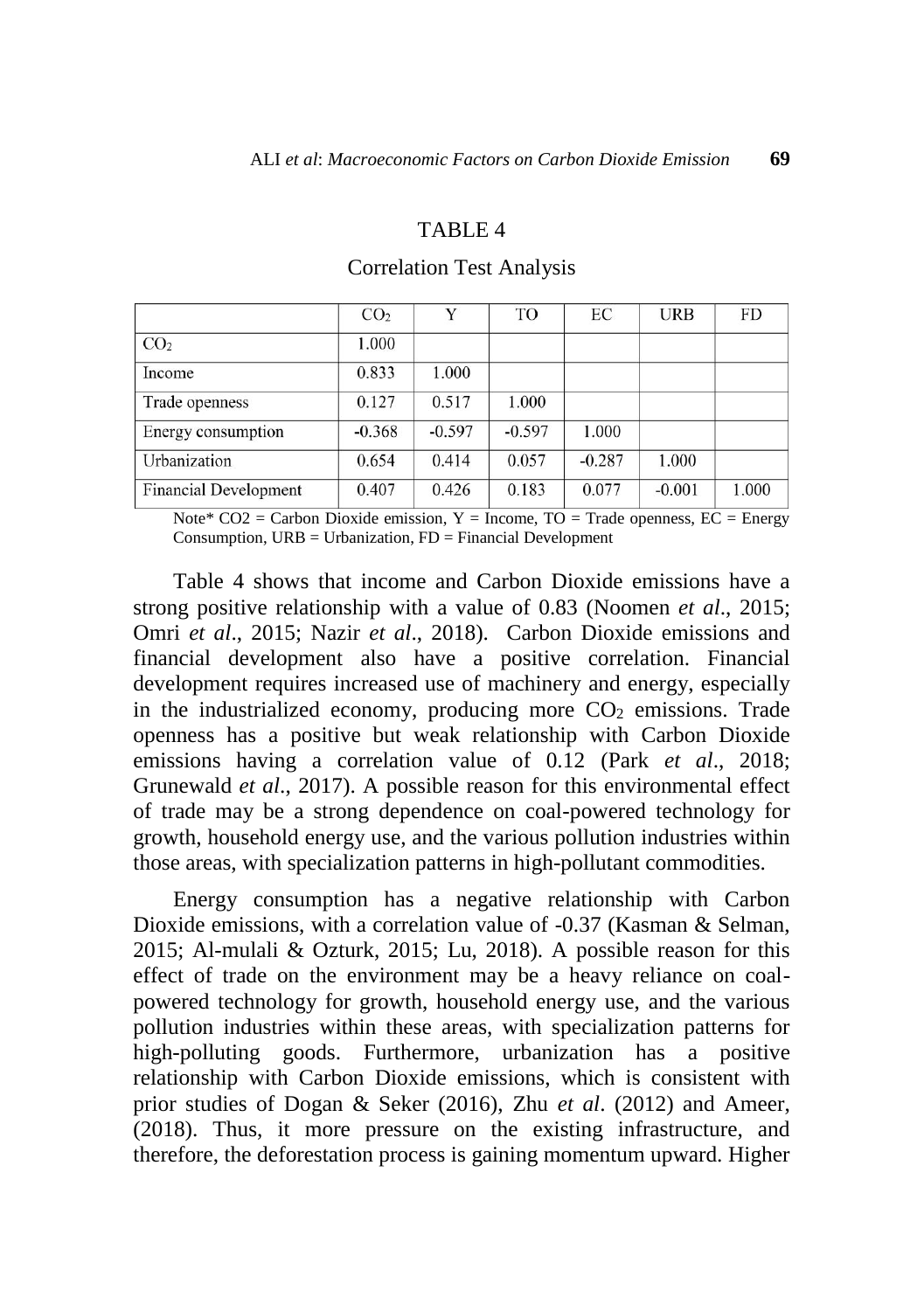degradation increases  $CO<sub>2</sub>$  emissions exponentially, particularly in developing forest-poor countries. Financial development also has a positive relationship with Carbon Dioxide emission (K., Ozturk, I. & Sohag, 2017; Saud *et al*., 2018). Financial sector growth could boost demand for energy consumption and expand the scale of production, which would increase Carbon Dioxide emissions.

# **PANEL LEAST SQUARE**

### TABLE 5

| Variables                 | Coefficient | Prob. |
|---------------------------|-------------|-------|
| Income                    | 0.3472      | 0.002 |
| Trade openness            | $-0.1110$   | 0.256 |
| Energy consumption        | 0.5553      | 0.000 |
| Urbanization              | 0.6076      | 0.004 |
| Financial development     | $-0.0220$   | 0.530 |
| CO <sub>2</sub>           | $-6.4390$   | 0.000 |
| R-Squared                 | 0.9000      |       |
| <b>Adjusted R-Squared</b> | 0.8933      |       |
| <b>F-Statistic</b>        | 134.29      |       |
| Prob.(F-statistic)        | 0.0000      |       |
| $\cdots$ $\cdots$         |             |       |

#### Panel Least Square

Note\* Significant level 0.05

The panel least square results indicate that income is significantly associated with Carbon Dioxide emissions. The coefficient value is 0.3472, and the probability value of 0.002. The coefficient level shows that a positive relationship. Hence the null hypothesis is rejecting, and the alternative hypothesis is accepted. The coefficient value is 0.5550 (Pvalue 0.000). The p-value indicates that the probability value is significant, and the coefficient value shows a positive relationship between energy consumption and Carbon Dioxide emissions. Therefore we accepted the alternative hypothesis and rejected the null.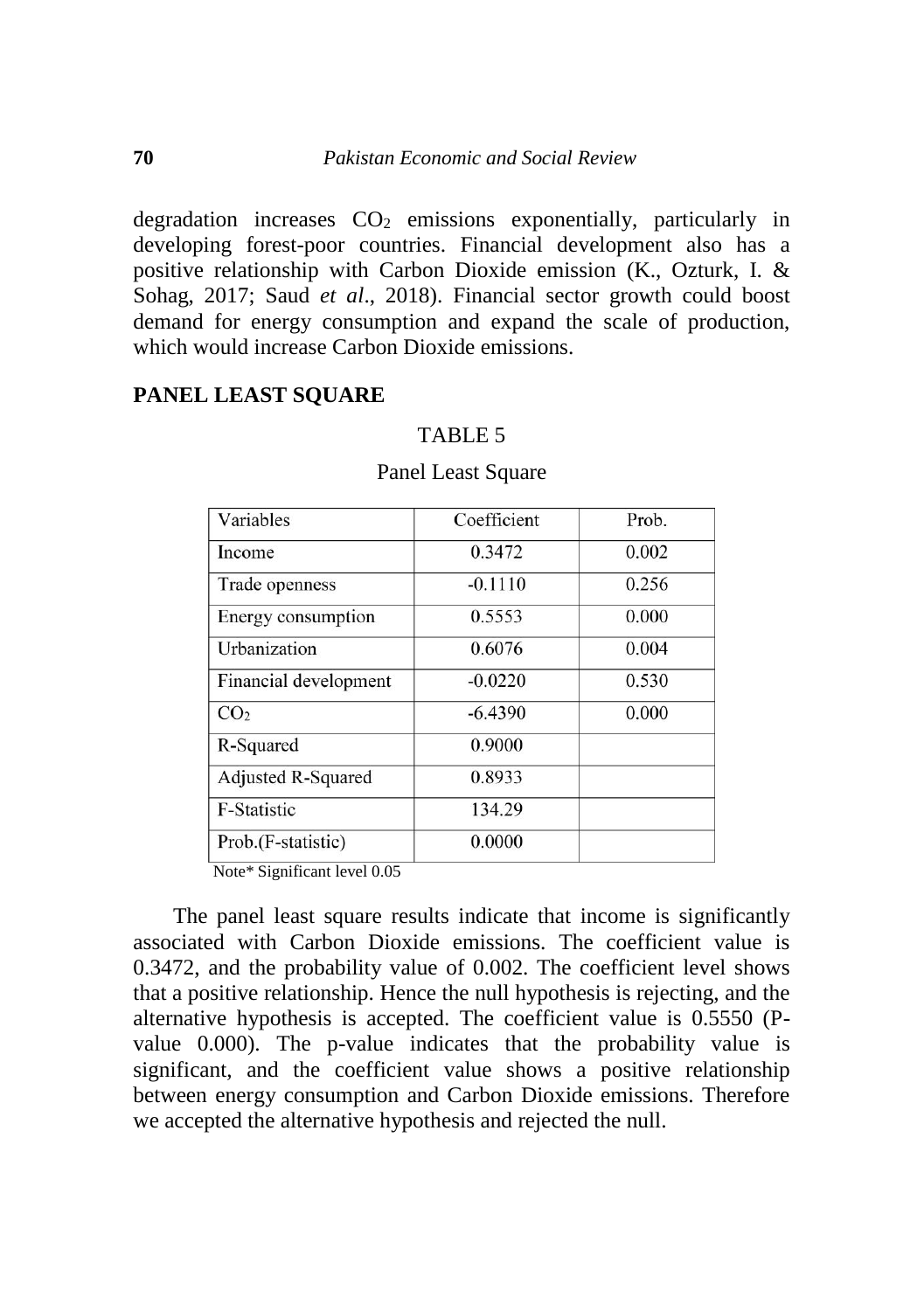The coefficient value is 0.6076 (P-value 0.004), indicating that if a 1% value of urbanization increases, then carbon dioxide emissions will increase by 60%. The P-value of Urbanization is less than the level of significance at 0.10. Consequently, this study rejects the null hypothesis and accepts the alternative. The coefficient of financial development is -0.0220, with P-value is 0.530. The result shows that if 1% of the values of financial development increase, then the value of Carbon Dioxide emissions will decrease by 22%. The P-value show there is insignificant, and the coefficient value shows a negative relationship between financial development and Carbon Dioxide emissions. The P-value indicates that it is negligible. Furthermore, P-value is 0.256 (coefficient -0.1110), P-value is higher than the significance level at 0.10. Moreover, the coefficient value indicates a negative relationship between trade openness & Carbon Dioxide emissions and rejects the alternative hypothesis.

It means that when trade openness and financial development increase, there will be low-level Carbon Dioxide emissions, which suggest that more financial development and trade openness improve environmental degradation. There has been an argent debate regarding the relationship between income, trade, energy, urbanization, & economic development on  $CO<sub>2</sub>$  emissions. Some research suggests that financial development increases carbon dioxide emissions, while other studies indicate financial development decreases carbon dioxide emissions. However, our result shows no statistically significant positive relationship between carbon dioxide emissions and economic development. Some studies show that trade openness also statistically insignificant, and negative relationships improve environmental quality.

After analyzing the energy consumption, we find statistically significant and positive relationships, and some researchers found a positive  $\&$  considerable relationship between income and  $CO<sub>2</sub>$  emissions. However, energy consumption also found a high level of per capita Carbon Dioxide emissions. There is a statistically substantial & positive relationship between urbanization and  $CO<sub>2</sub>$  emission.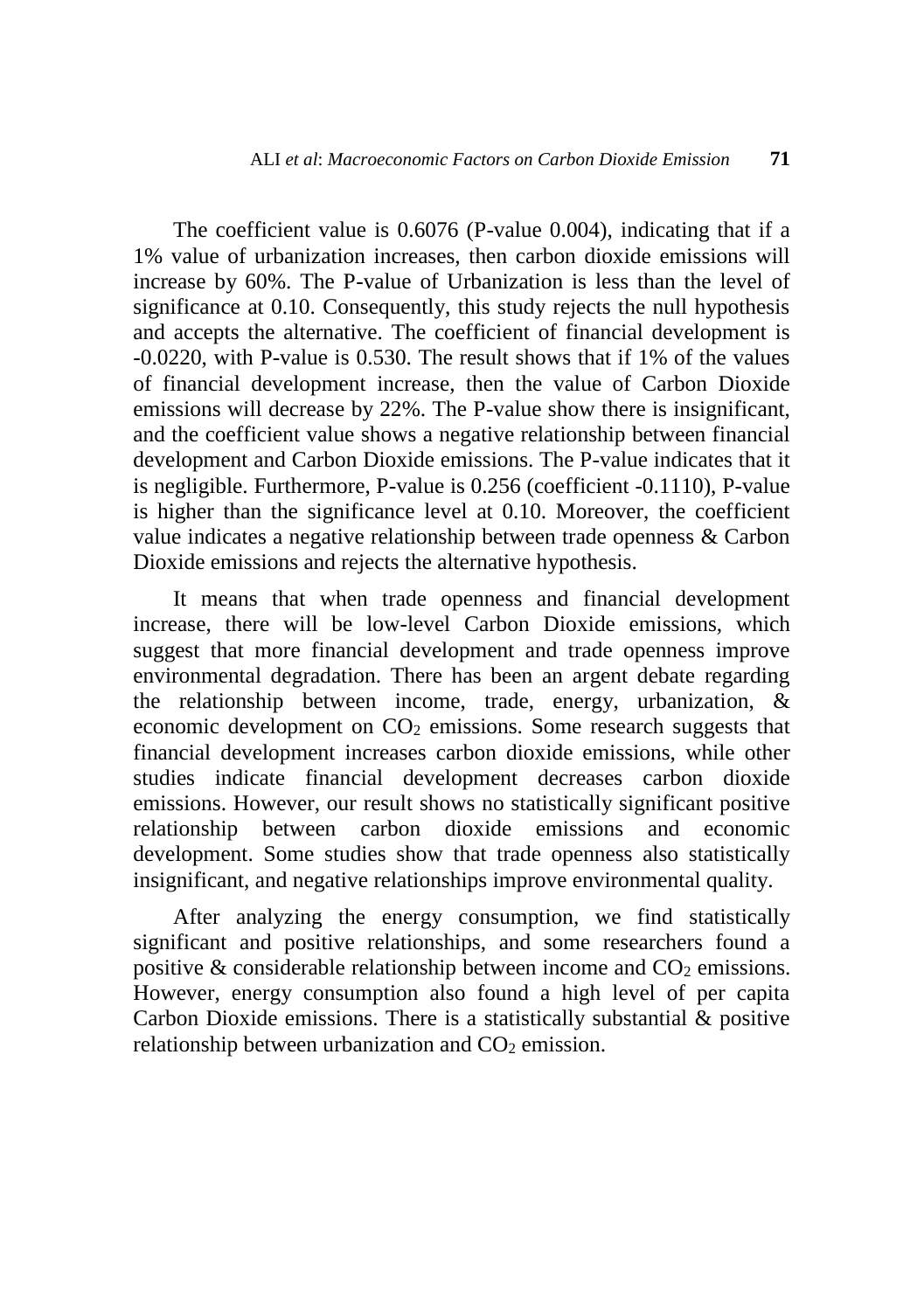# **V. DISCUSSION AND CONCLUSION**

#### **DISCUSSION**

This research investigates the impact of macroeconomic variables on Carbon dioxide emission. After analysis, the study accomplished that five of its hypotheses are acknowledged, indicating that the first hypothesis. "There is a positive statistically significant relationship between income and Carbon Dioxide emission," This hypothesis was accepted after the studies noted that income has a positive impact on Carbon Dioxide emissions (Dhiab & Dkhili, 2019; Chiu, 2016; Saidi & Mbarek, 2016; Y. Liu, Zhang, & Liu, 2020). It means that our results are consistent with previous researches.

The second hypothesis was formulated as "There is a negative relationship between Trade Openness and Carbon Dioxide emission," which was rejected. The results were also consistent with previous researchers of Saidi & Mbarek (2016); Hepburn, Bowen, & No, (2012); Sun et al., (2019). Furthermore, the third hypothesis, "There is a positive statistically significant relationship between energy consumption and Carbon Dioxide emission", also accepted based on our results, and other studies also find the same finding (Shaari & Karim, 2020; Dhiab & Dkhili, 2019; Kamran *et al*., 2019; In & Africa, 2019). Some researchers also analyzed the correlation between urbanization and Carbon dioxide emission. Therefore, this research also developed the fourth hypothesis, "There is a significant positive relationship between urbanization and Carbon Dioxide emission" there also found the hypothesis also accepted the result with other studies (Ma, Ge, & Wang, 2017; L. Li, Hong, Tang, & Na, 2016; In & Africa, 2019; Saidi & Mbarek, 2016).

Therefore, the fifth hypothesis, "There is a positive statistically significant relationship between financial development and Carbon Dioxide emission," is also accepted. It demonstrates the favourable outcome & it also indicates the sign in its data our results related to some studies of (Saidi & Mbarek, 2016; Jiang & Ma, 2019).

### **CONCLUSION**

The principal purpose of this paper is to find the relationship between income, trade openness, energy consumption, urbanization &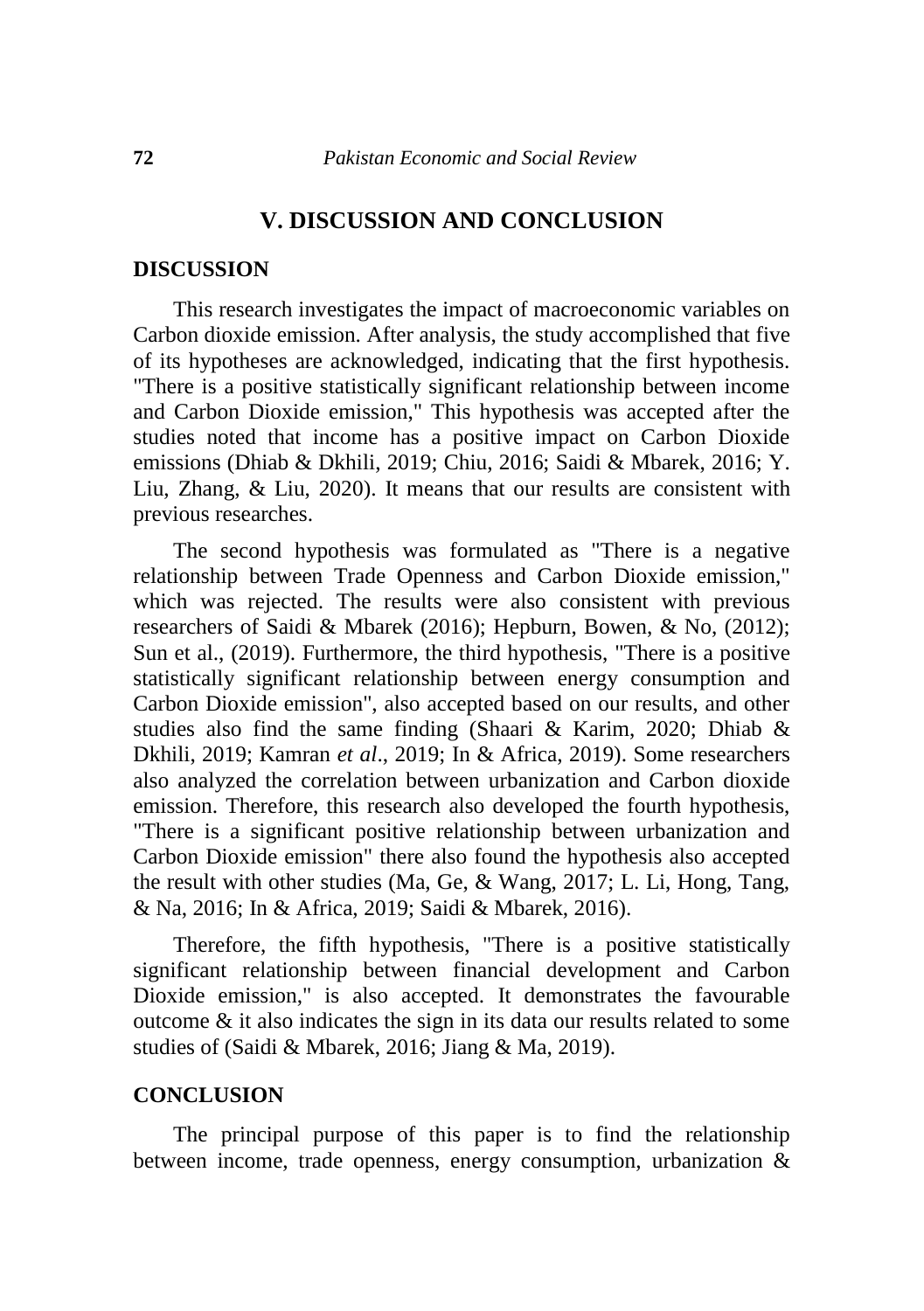financial development on Carbon Dioxide emissions. The sample size chosen for this situation is panel data from 1995-2018. We employed in this study the Descriptive Statistics, Hausman Test, Unit root test, correlation, and ordinary least square of panel data. The correlation test appears to be the presence of a panel long-run equilibrium relationship among Financial Development (FD), Energy Consumption (EC), Trade Openness (TO), Urbanization (URB), & Carbon Dioxide Emissions  $(CO<sub>2</sub>)$ . The findings also mean that their variables move in the same direction over the long term. Further, the unit root test was used to check each variable's stationarity and Augmented Dickey- fuller (F-ADF). Finally, the Hausman test analyzes the fixed or random-effect model, and the null hypothesis accepts or reject.

When the income levels increased, it automatically enhanced the purchasing power, and people purchase more products and consumption. Like electricity, oil, etc., is the major problem of carbon dioxide emissions. Moreover, when the import of goods in any country. The industry does not work and does not pollute the environment. Furthermore, energy is also the main carbon dioxide emission factor because most energy production is from fossil fuel and coal. Rapid growth in the world energy consumption results in large- scale urban population, and the construction industry is increasing environmental degradation. Financial development also affects the environment. Usually, when a country financially stable installs more industrial plants, industry wastage causes global warming. This study shows that South Asian countries should redesign environmental rule regulation/policies to overcome environmental quality.

The policymakers should make a policy of income equally distributed and more import than the export because trade improves the environment quality. Nowadays, global energy sources should convert oil, coal to wind, solar and hydropower plants and control the rural migration to the urban area. Financially developed countries use advanced technology for production, they lass an effect on the environment. More economic growth increases environmental degradation, but the drop in economic growth will enhance unemployments further, which is already resigned at around ten per cent annually. Further results show a low-income level of countries generates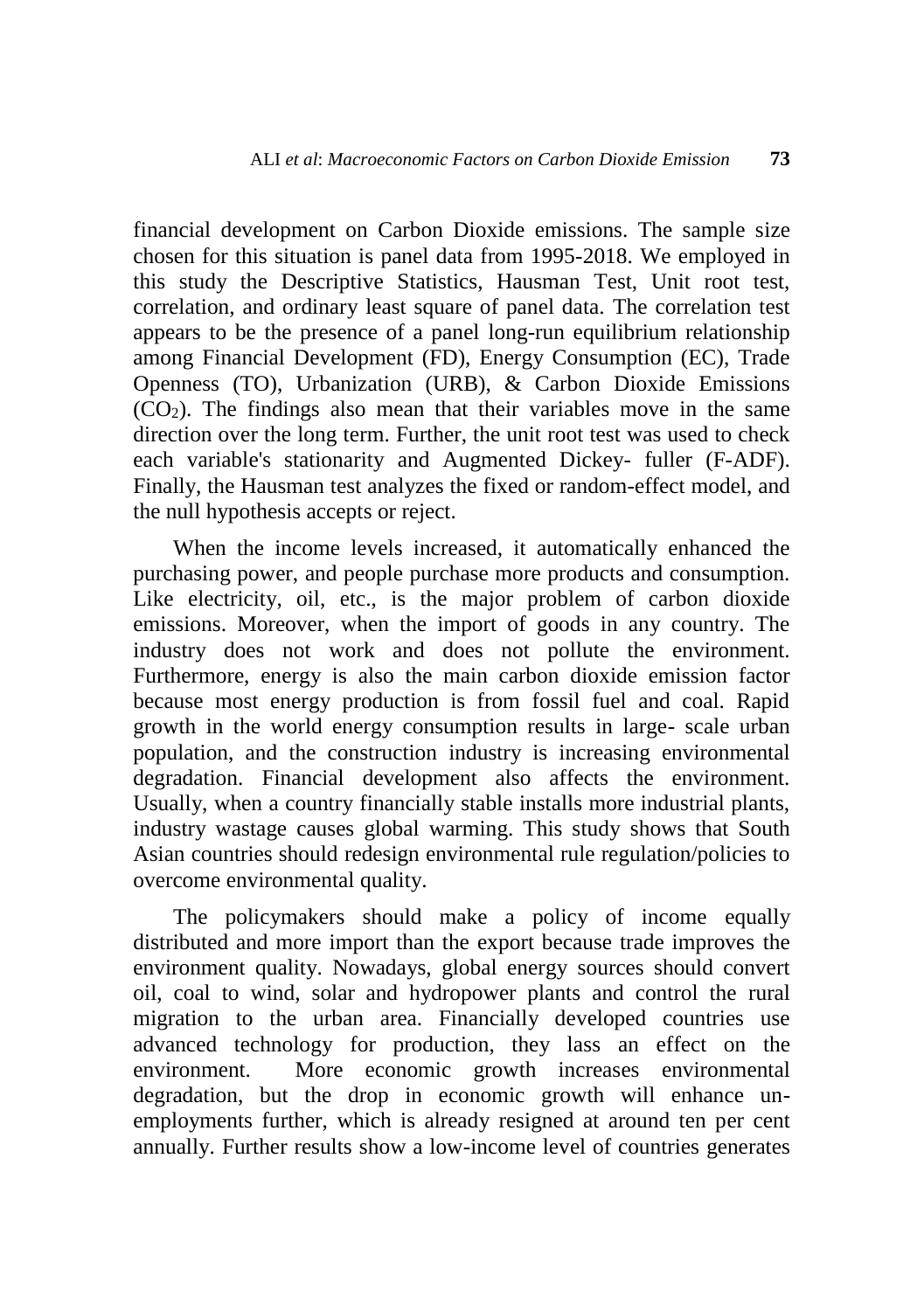a low level of Carbon Dioxide emissions (H1). Secondly, a higher level of urbanization produced a high level of Carbon Dioxide emissions  $(H_2)$ . Thirdly, more consumption of energy of countries generates more Carbon Dioxide emissions (H3). Fourthly, financial development has a positive effect on environmental quality (H4), and finally, the result proves that trade openness positively influences  $CO<sub>2</sub>$  emissions (H<sub>5</sub>).

# **RESEARCH IMPLICATIONS**

The study results show that  $CO<sub>2</sub>$  mitigation policies based on income, urbanization, and energy consumption cannot prove fruitful as financial growth is an integral part of reducing greenhouse gases. The ADF unit root test is standard and includes a report. The variables are non-stationary at their lowest levels, but they become stationary at their first differences.

Also, policy implications can include using the financial sector through macroeconomic institutions to encourage urbanization & energyefficient investments. The monetary policy can be formed other accessibility low-interest rates and additional discounts for South Asia's economic friendly production method. The financial sector will play a significant role in environmentally friendly production and improve environmental quality.

Further energy production by (fossil fuels) is the primary determining inn deteriorating the environment. Hence, we highly recommend giving the subsidy on renewable energy sources (solar & wind) through different fiscal and monetary measures.

# **LIMITATIONS AND FUTURE DIRECTIONS**

Every research has some limitations; first of all, this research is limited to Carbon Dioxide emissions and only emerging economic countries select. Second, the barrier is this study examined Carbon Dioxide emissions. This strength for this study because  $CO<sub>2</sub>$  emissions are a central key element to reduce environmental degradation. Thirdly, a limitation is this research use only secondary data during the time of 1995 to 2018.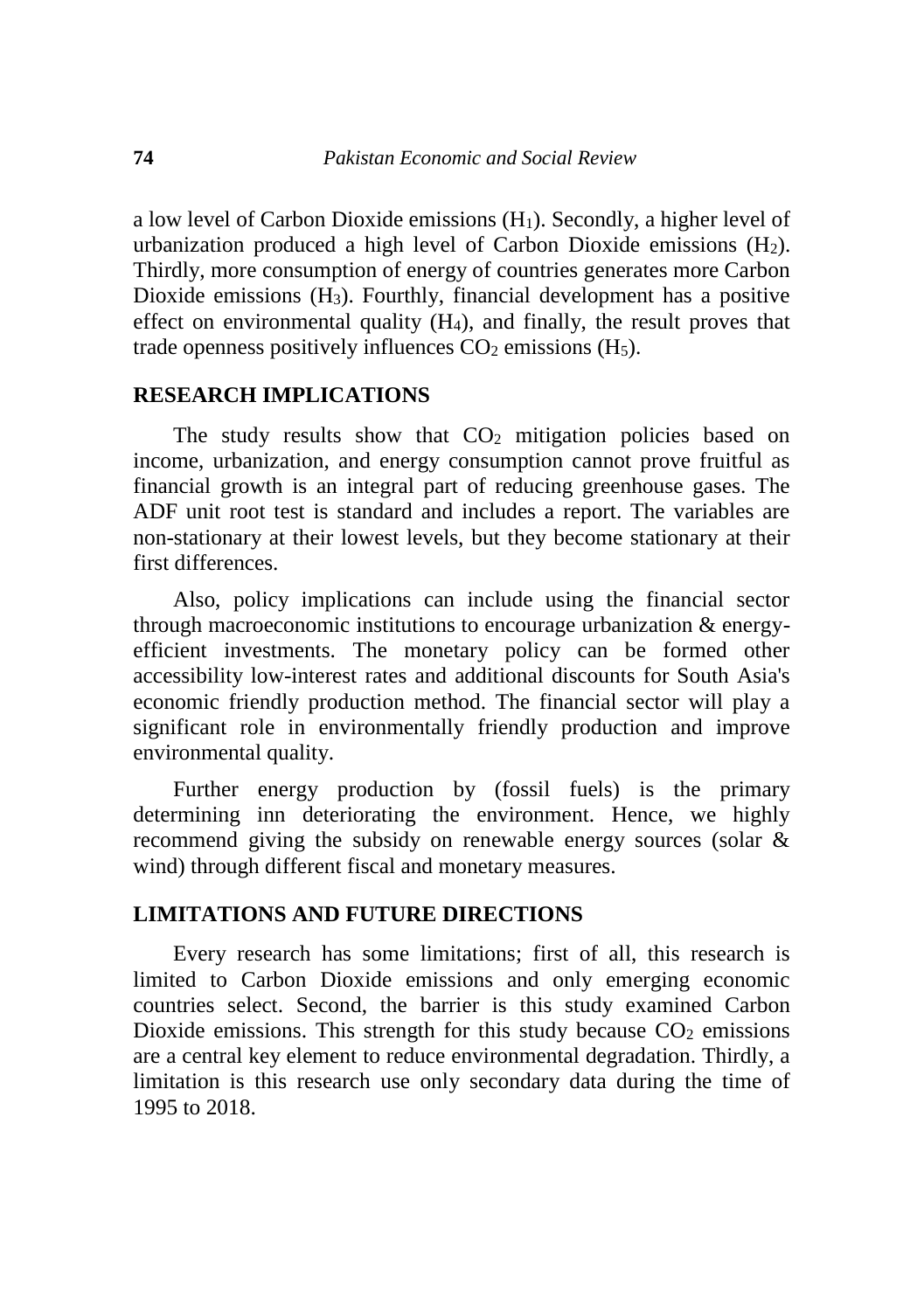For future research extension, the current study model could be observed in other under developing countries and cross different economic growth levels. Moreover, greater generalizability could be tested through longitudinal design. In this study, only twenty-three years of data include the next period that can be increased for this study, may give some different results. Furthermore, check the relationship by adding a meditating variable like a foreign direct investment (FDI).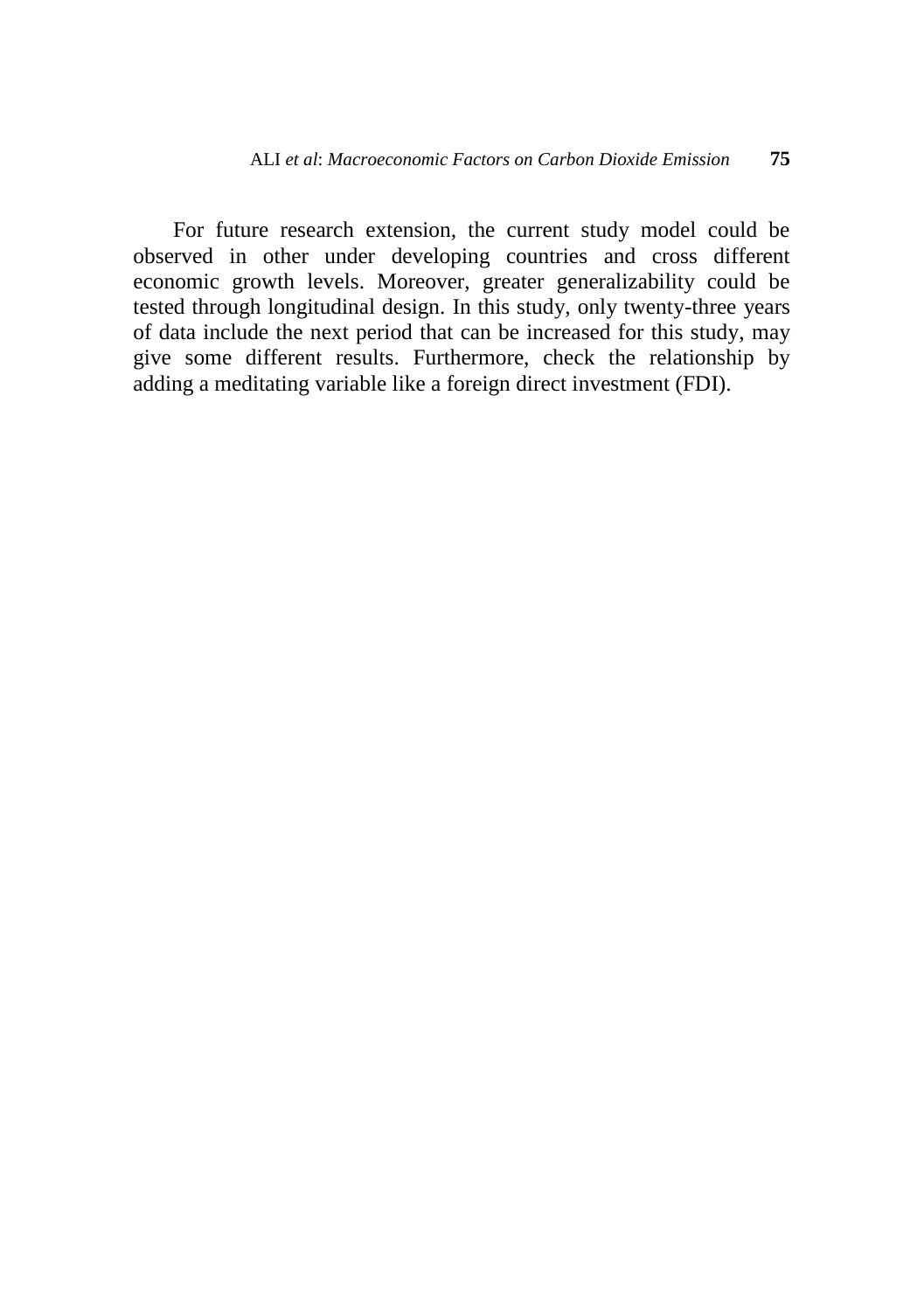# **REFERENCES**

- Ã, F. H. (2009). An econometric study of CO 2 emissions, energy consumption, income and foreign trade in Turkey, 37, 1156–1164. https://doi.org/10.1016/j.enpol.2008.11.012.
- Abbasi, F., & Riaz, K. (2016). CO 2 emissions and financial development in an emerging economy : An augmented VAR approach. Energy Policy, 90, 102–114. https://doi.org/10.1016/j.enpol.2015.12.017.
- Acquaye, A., Feng, K., Oppon, E., Salhi, S., Ibn-mohammed, T., Genovese, A., & Hubacek, K. (2016). Measuring the environmental sustainability performance of global supply chains : A multi-regional input-output analysis for carbon, sulfur oxide and water footprints. Journal of Environmental Management. https://doi.org/10.1016/j.jenvman.2016.10.059.
- Afridi, M. A., Kehelwalatenna, S., Naseem, I., & Tahir, M. (2019). Per capita income, trade openness, urbanization, energy consumption, and CO 2 emissions : an empirical study on the SAARC Region.
- Ahmad, W., & Majeed, M. T. (2019). The impact of renewable energy on carbon dioxide emissions : an empirical analysis of selected South Asian countries, 9(4), 527–534.
- Ahmed, K. (2016). Revisiting the emissions-energy-trade nexus : evidence from the newly industrializing countries. Environmental Science and Pollution Research. https://doi.org/10.1007/s11356-015-6018-x
- Ali, H. S., Abdul-rahim, A. S., & Ribadu, M. B. (2016). Urbanization and carbon dioxide emissions in Singapore : evidence from the ARDL approach. Environmental Science and Pollution Research. https://doi.org/10.1007/s11356-016-7935-z
- Al-mulali, U., & Ozturk, I. (2015). The effect of energy consumption, urbanization, trade openness, industrial output, and the political stability on the environmental degradation in the MENA (the Middle East and North African ) region. Energy, 84, 382–389. https://doi.org/10.1016/j.energy.2015.03.004.
- Al-mulali, U., Normee, C., Che, B., & Gholipour, H. (2012). Exploring the bidirectional long-run relationship between urbanization, energy consumption, and carbon dioxide emission. Energy, 46(1), 156–167. https://doi.org/10.1016/j.energy.2012.08.043.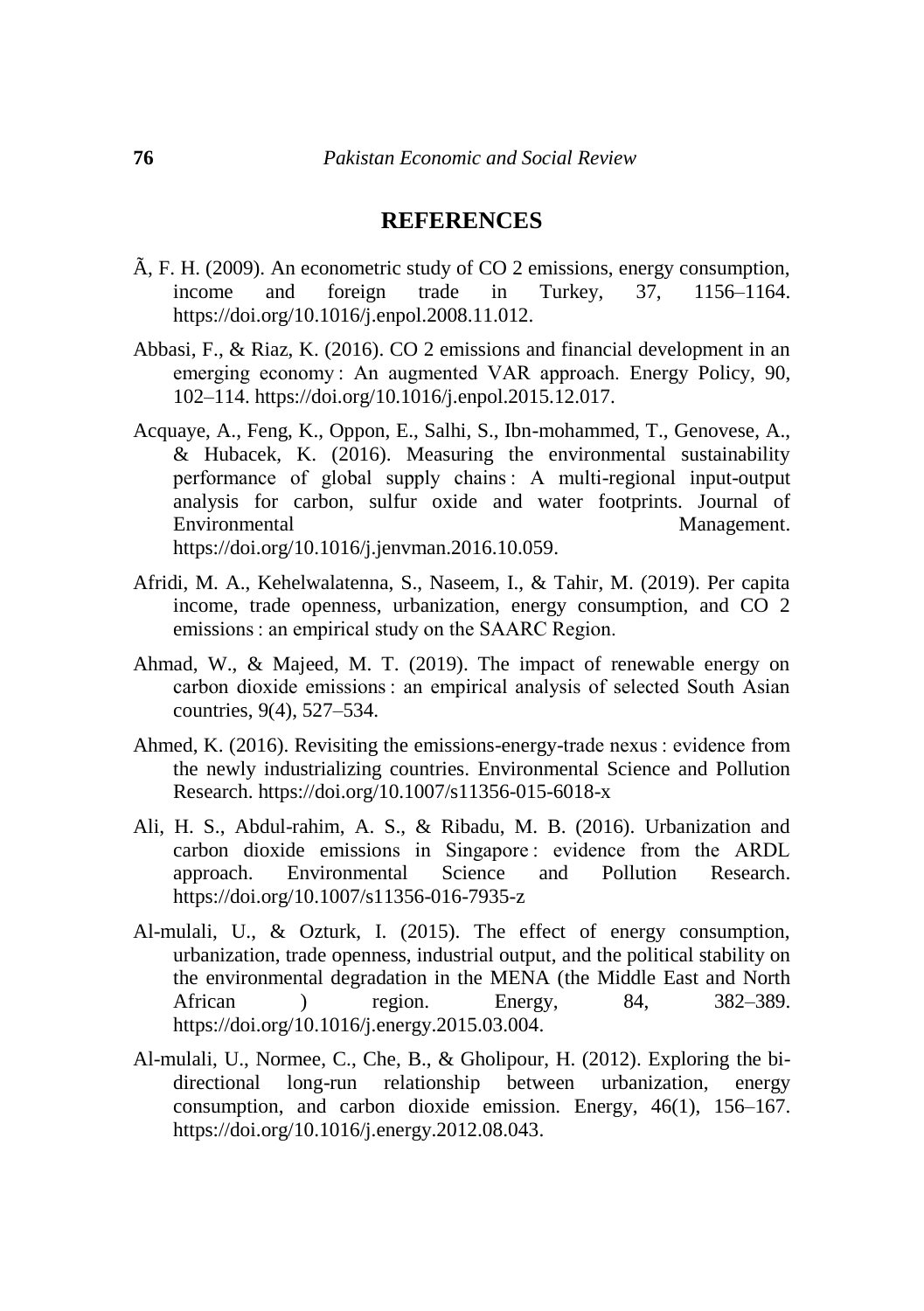- Alvarez, I. G.-, Segura, L., & Martínez-ferrero, J. (2014). Carbon emission reduction : the impact on the financial and operational performance of international companies. https://doi.org/10.1016/j.jclepro.2014.08.047.
- Ameer, K. M. and A. (2018). Effect of economic growth, trade openness, Urbanization, and technology on the environment of Asian emerging economies. https://doi.org/10.1108/MEQ-05-2018-0087.
- Amri, F. (2017). Carbon dioxide emissions, output, and energy consumption categories in Algeria. https://doi.org/10.1007/s11356-017-8984-7.
- Aydin, C., & Esen, Ö. (2017). SC. https://doi.org/10.1016/j.eneco.2017.11.010
- Baek, J., & Pride, D. (2014). On the income nuclear energy CO 2 emissions nexus revisited. Energy Economics, 43, 6–10. https://doi.org/10.1016/j.eneco.2014.01.015
- Bajpai, A. (2018). Child rights in India: Law, policy, and practice. Oxford University Press.
- Bekhet, H. A., & Othman, N. S. (2017). Impact of urbanization growth on Malaysia CO2 emissions : Evidence from the dynamic relationship. Journal of Cleaner Production, 154(June), 374–388. https://doi.org/10.1016/j.jclepro.2017.03.174
- Boamah, K. B., Du, J., Bediako, I. A., Boamah, A. J., Abdul-rasheed, A. A., & Owusu, S. M. (2017). Carbon dioxide emission and economic growth of China — the role of international trade. https://doi.org/10.1007/s11356- 017-8955-z
- Boutabba, M. A. (2014). The impact of financial development, income, energy and trade on carbon emissions : Evidence from the Indian economy. Economic Modelling, 40(2014), 33–41. https://doi.org/10.1016/j.econmod.2014.03.005.
- BP, London, 2015. (2015). No Title. London. Retrieved from BP, B. P. (2015). BP statistical review of world energy. BP, London.
- Bui, M., Adjiman, C. S., Bardow, A., Anthony, E. J., Boston, A., Brown, S., ... & Hallett, J. P. (2018). Carbon capture and storage (CCS): the way forward. Energy & Environmental Science, 11(5), 1062-1176.
- Cetin, M., & Ecevit, E. (2015). Urbanization, Energy Consumption and CO2 Emissions in Sub-Saharan Countries : A Panel Cointegration and Causality Analysis (January). https://doi.org/10.15640/jeds.v3n2a7.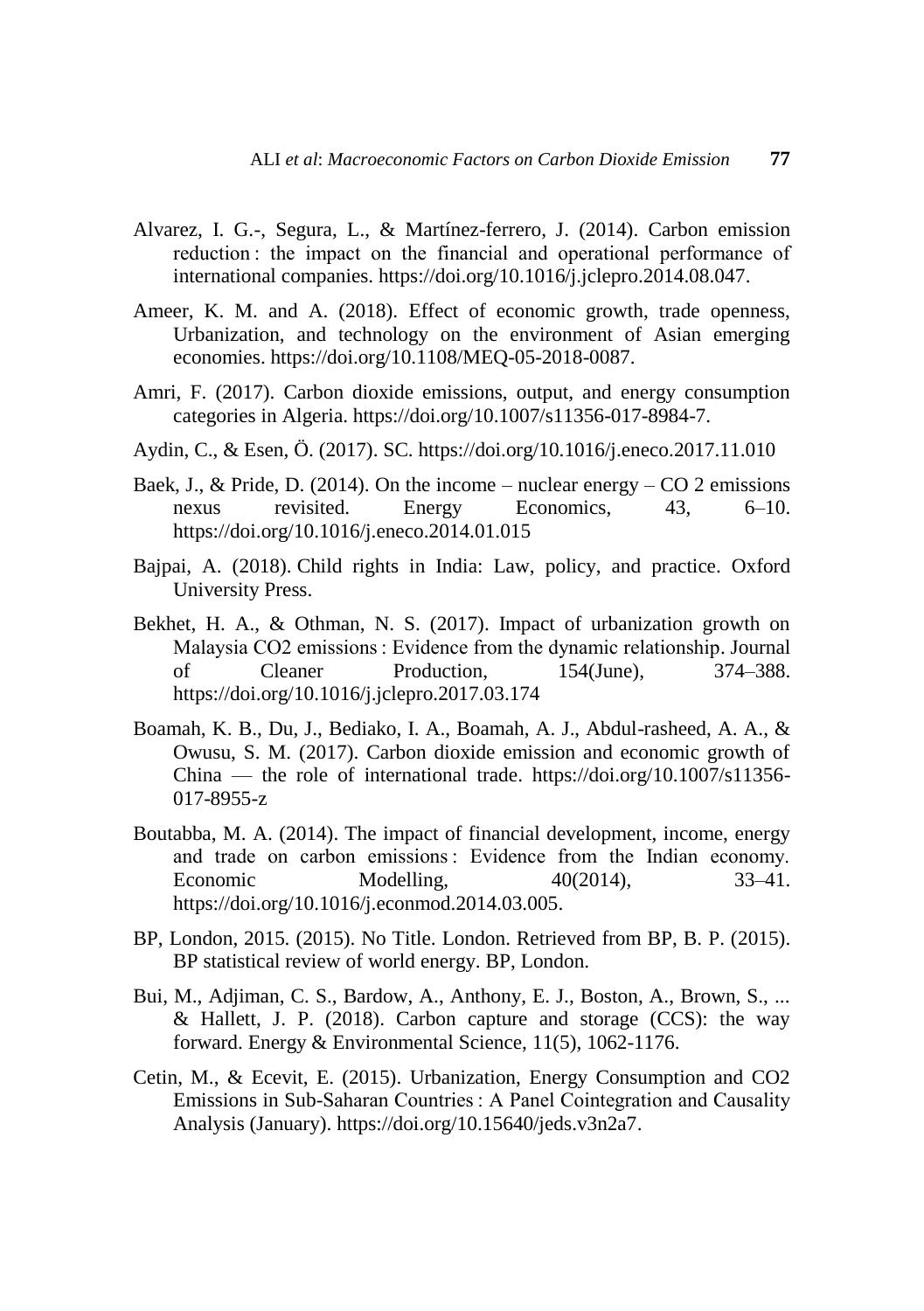- Chandr, V. (2011). The CO 2 emissions-income nexus : Evidence from rich countries. Energy Policy, 39(3), 1228–1240. https://doi.org/10.1016/j.enpol.2010.11.050.
- Chiu, Y. (2016). Carbon dioxide, income and energy: Evidence from a nonlinear model. Energy Economics. https://doi.org/10.1016/j.eneco.2016.11.022.
- Corruption, Trade Openness, and Environmental Quality : A Panel Data Analysis of Selected South Asian Countries. (2007), (Winter), 673–688.
- Dhiab, L. Ben, & Dkhili, H. (2019). Impact of income, trade, urbanization, and financial development on CO2 emissions in the GCC countries International Journal of Advanced and Applied Sciences, (September). https://doi.org/10.21833/ijaas.2019.07.005.
- Dogan, E., & Seker, F. (2016). The influence of real output, renewable and nonrenewable energy, trade and financial development on carbon emissions in the top renewable energy countries. Renewable and Sustainable Energy Reviews, 60, 1074–1085. https://doi.org/10.1016/j.rser.2016.02.006.
- Dogan, E., & Turkekul, B. (2015). RESEARCH ARTICLE CO 2 emissions, real output, energy consumption, trade, urbanization and financial development : testing the EKC hypothesis for the USA. https://doi.org/10.1007/s11356-015-5323-8.
- Doygun, H., & Alphan, H. (2006). Monitoring urbanization of Iskenderun, turkey, and its negative implications, 145–155. https://doi.org/10.1007/s10661-006-2524-0
- Economic, W., & Surveys, F. (2013). World Economic and Financial Surveys World Economic Outlook April 2013 Hopes, Realities, Risks.
- Ehigiamusoe, K. U., & Lean, H. H. (2019). Effects of energy consumption, economic growth, and financial development on carbon emissions : evidence from heterogeneous income groups, 22611–22624.
- Elden, T. H. M. S. (2001). International Trade Intensity and Carbon Emissions : A Cross-Country, 10(1).
- Fareed, Muhammad and Rizwan Nazir &. Zeehan. 2018. Financial development, Income, Trade and Urbanization on CO2 Emissions: New Evidence. 9:17–37.
- Elden, T. H. M. S. (2001). International Trade Intensity and Carbon Emissions : A Cross-Country, 10(1).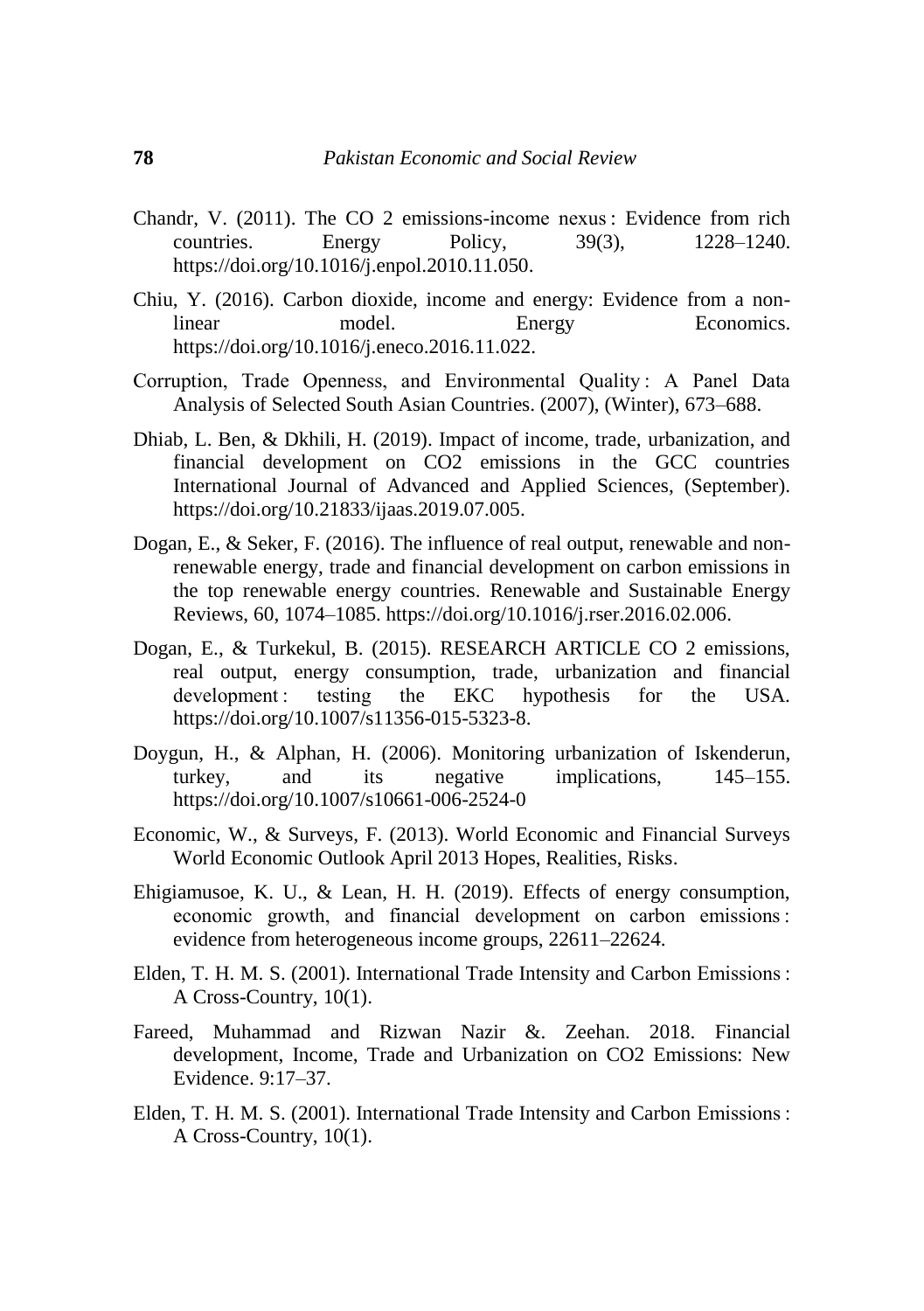- Faiz-Ur-Rehman, Ali, A., & Nasir, M. (2007). Corruption, trade openness, and environmental quality: A panel data analysis of selected South Asian countries. The Pakistan Development Review, 673-688.
- Fan, H., & Hossain, I. (2018). Technological Innovation, Trade Openness, CO 2 Emission and Economic Growth : Comparative Analysis between China and India, 8(6), 240–257.
- Farhani, S., & Ozturk, I. (2015). Causal relationship between CO 2 emissions, real GDP, energy consumption, financial development, trade openness, and Urbanization in Tunisia. https://doi.org/10.1007/s11356-015-4767-1.
- Ferra, P. (2003). A new environmental Kuznets curve Analysis? Relationship between direct material input and income per capita : evidence from industrialized countries, 46, 217–229. https://doi.org/10.1016/S0921- 8009(03)00123-X
- Friedl, B., & Getzner, M. (2003). Determinants of CO 2 emissions in a small open economy, 45, 8–9. https://doi.org/10.1016/S0921-8009(03)00008-9.
- Grunewald, N., Klasen, S., Martínez-zarzoso, I., & Muris, C. (2017). The Trade-off Between Income Inequality and Carbon Dioxide Emissions. Ecological Economics. 142, 249–256. https://doi.org/10.1016/j.ecolecon.2017.06.034.
- Hafiz, M, M. M. (2016). The Impact of Urbanization and Energy Consumption on CO 2 Emissions in The Impact of Urbanization and Energy Consumption on CO 2 Emissions in South Asia, (June 2018).
- Hassan, K., & Salim, R. (n.d.). Population aging, income growth and CO 2 emission : Empirical evidence from high-income OECD countries Population aging, income growth and CO 2 emission : Empirical evidence from high-income OECD countries.
- Hepburn, C., Bowen, A., & No, W. P. (2012). Prosperity with growth : Economic growth, climate change and environmental limits October 2012 Centre for Climate Change Economics and Policy, (109).
- Hundie, S. K. (2018). Turkish Journal of Agriculture Food Science and Technology Modelling Energy Consumption, Carbon Dioxide Emissions and Economic Growth Nexus in Ethiopia : Evidence from Cointegration and Causality Analysis, 6(6), 699–709.
- In, U., & Africa, S.-S. (2019). Economic Growth, CO2 Emission, Energy consumptions and urbanization in Sub-Saharan Africa (April).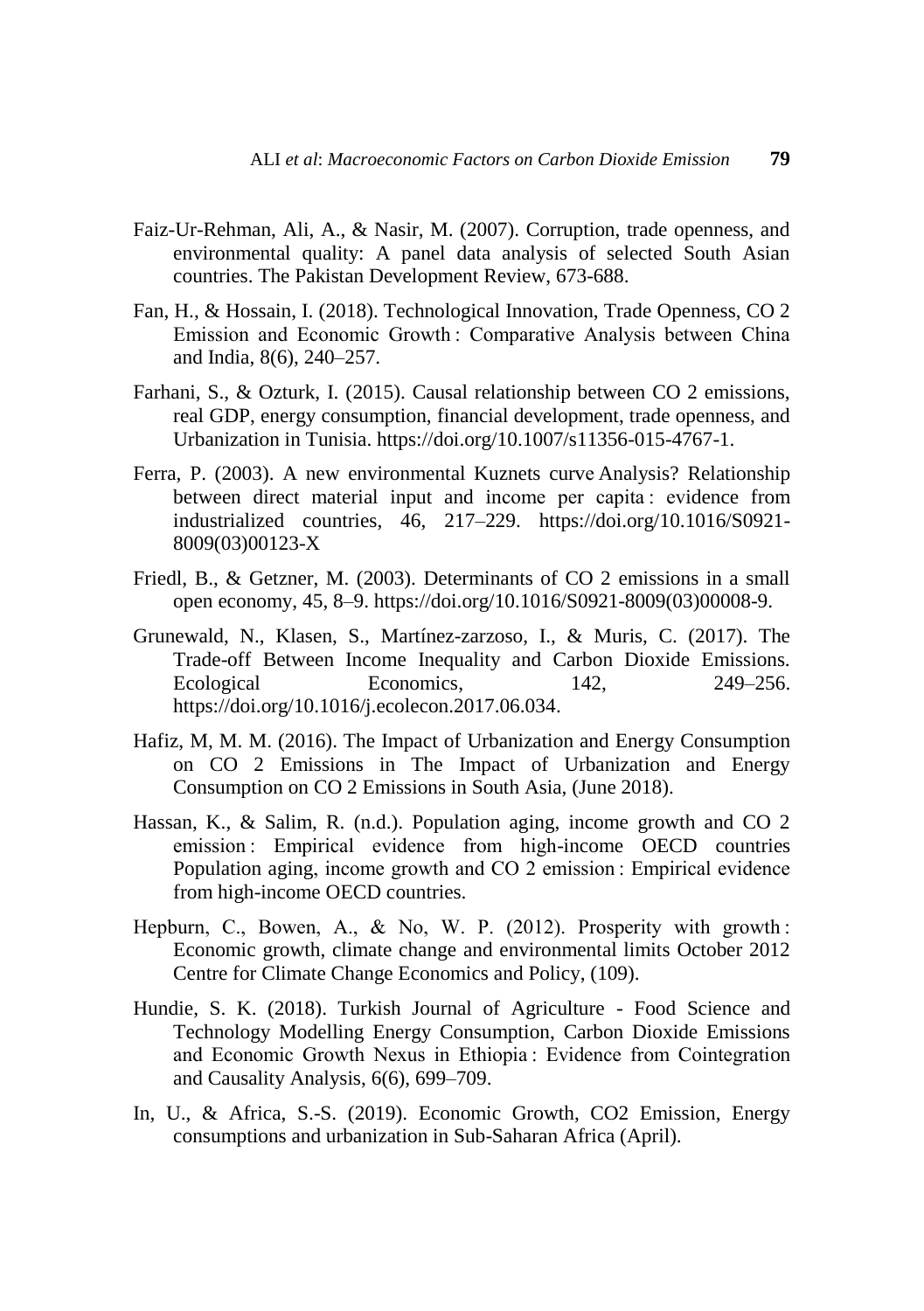- Jiang, C., & Ma, X. (2019). The Impact of Financial Development on Carbon Emissions : A Global Perspective.
- K., Ozturk, I. & Sohag, K. (2017). The effects of electricity consumption, economic growth, financial development and foreign direct investment on CO 2 emissions in Kuwait, 2015, 1–30.
- Kamran, M., Teng, J., Imran, M., & Owais, M. (2019). Science of the Total Environment Impact of Globalization, economic factors and energy consumption on CO 2 emissions in Pakistan. Science of the Total Environment. 688, 424–436. https://doi.org/10.1016/j.scitotenv.2019.06.065.
- Kasman, A., & Selman, Y. (2015). CO2 emissions, economic growth, energy consumption, trade and urbanization in new EU member and candidate countries : A panel data analysis, 44, 2014–2016.
- Khan, M. K. (2019). Effect of energy consumption and economic growth on carbon dioxide emissions in Pakistan with dynamic ARDL simulations approach, (2018).
- Kivyiro, P., & Arminen, H. (2014). Carbon dioxide emissions, energy consumption, economic growth, and foreign direct investment : Causality analysis for Sub-Saharan Africa. Energy, 74, 595–606. https://doi.org/10.1016/j.energy.2014.07.025
- Li, K., & Lin, B. (2015). Impacts of Urbanization and industrialization on energy consumption / CO 2 emissions : Does the level of development matter ?, 52, 1107–1122. https://doi.org/10.1016/j.rser.2015.07.185.
- Li, L., Hong, X., Tang, D., & Na, M. (2016). GHG Emissions, Economic Growth and Urbanization : A Spatial Approach, (x). https://doi.org/10.3390/su8050462
- Liu, B., Tian, C., Li, Y., Song, H., & Ma, Z. (2018). Research on the effects of urbanization on carbon emissions efficiency of urban agglomerations in China. Journal of Cleaner Production, 197, 1374-1381.
- Liu, B., Tian, C., Li, Y., Song, H., & Zhanxin, M. (2018). Research on the Effects of Urbanization on Carbon Emissions Efficiency of Urban Agglomerations in China. Journal of Cleaner Production. https://doi.org/10.1016/j.jclepro.2018.06.295.
- Liu, Y., Zhang, M., & Liu, R. (2020). The Impact of Income Inequality on Carbon Emissions in China : A Household-Level Analysis, 1–22.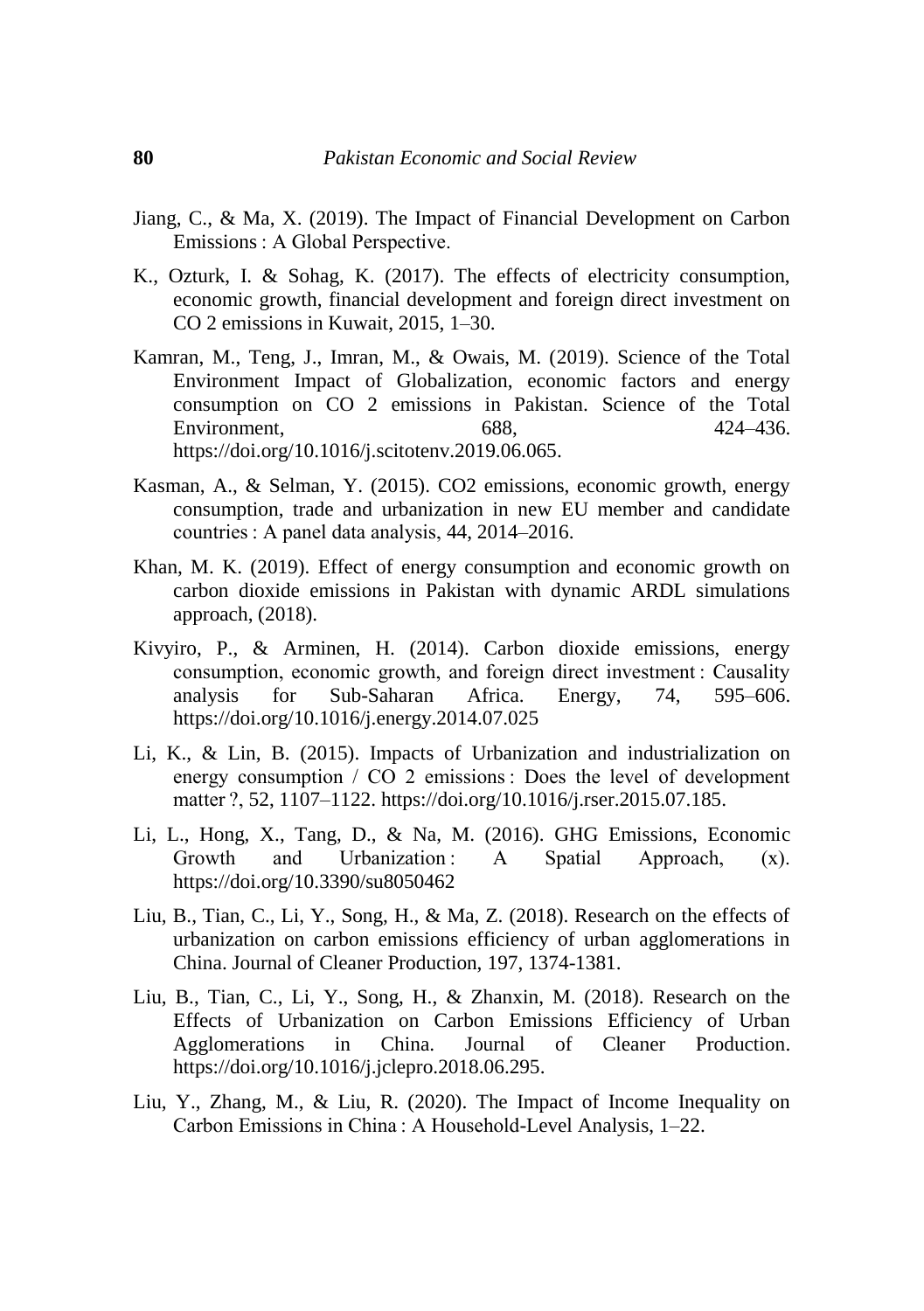- Loughner, C. P., Allen, D. J., Zhang, D. L., Pickering, K. E., Dickerson, R. R., & Landry, L. (2012). Roles of urban tree canopy and buildings in urban heat island effects: Parameterization and preliminary results. Journal of Applied Meteorology and Climatology, 51(10), 1775-1793.
- Lu, W. (2018). The impacts of information and communication technology, energy consumption, financial development, and economic growth on carbon dioxide emissions in 12 Asian countries.
- Ma, X., Ge, J., & Wang, W. (2017). and carbon dioxide emissions and the policy implications for China : a co-integrated vector error correction ( VEC ) analysis. Natural Hazards. https://doi.org/10.1007/s11069-017- 2807-5.
- Mcconnell, K. E., & Mcconnell, K. E. (2015). and Development Economics : Income and the demand for environmental quality Income and the demand for environmental quality, (March 2001), 383–399. https://doi.org/10.1017/S1355770X9700020X.
- Muhammad, Q., Hye, A., & Kumar, A. (2012). Munich Personal RePEc Archive Economic Growth, Energy Consumption, Financial Development, International Trade and CO2 Emissions in Indonesia.
- Muni, A. A. and K. (2016). No Title Effect of Economic Growth, Trade Openness, Urbanization, and Technology on Environment of Selected Asian Countries, (74571).
- Musai, M., & Mohammadi, M. (2014). Relationship between Economic Growth, Trade, and Environment : Evidence from D8 Countries, 4(2), 320– 326. https://doi.org/10.6007/IJARAFMS/v4-i2/895.
- Noomen, A., Hammoudeh, S., Khuong, D., & Ricardo, J. (2015). On the relationships between CO 2 emissions, energy consumption and income : The importance of time variation. Energy Economics, 49, 629–638. [https://doi.org/10.1016/j.eneco.2015.02.007.](https://doi.org/10.1016/j.eneco.2015.02.007)
- Omri, A., Daly, S., Rault, C., & Chaibi, A. (2015). Financial development, environmental quality, trade and economic growth : What causes what in MENA countries ☆. Energy Economics, 48, 242–252. https://doi.org/10.1016/j.eneco.2015.01.008.
- Ouyang, X., & Lin, B. (2016). Carbon dioxide ( CO 2 ) emissions during Urbanization : A comparative study between China and Japan. Journal of Cleaner Production. https://doi.org/10.1016/j.jclepro.2016.12.102.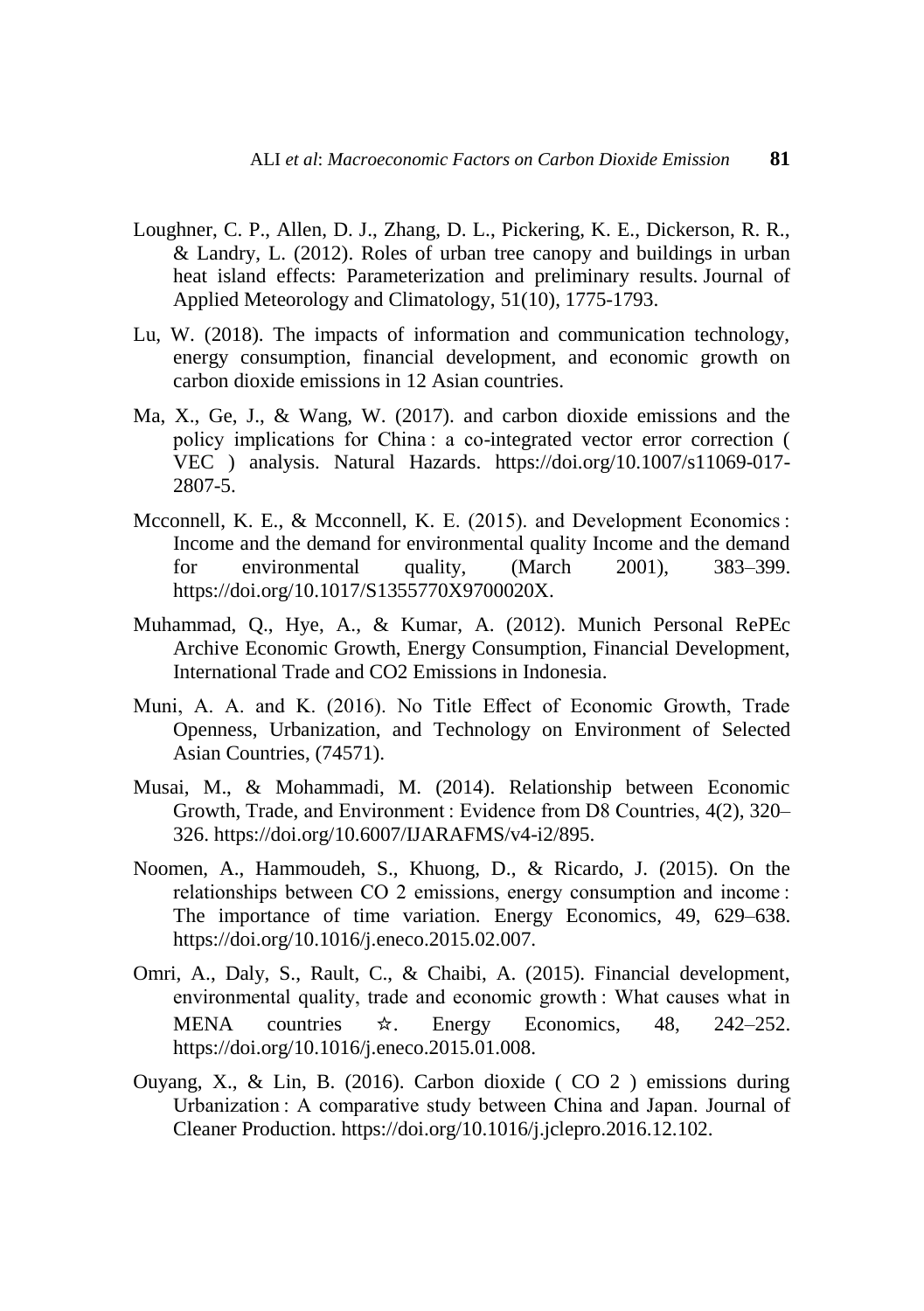- Ozturk, I. (2017). The dynamic relationship between agricultural sustainability and food-energy-water poverty in a panel of selected Sub-Saharan African Countries. Energy Policy, 107(April), 289–299. https://doi.org/10.1016/j.enpol.2017.04.048
- Ozturk, U. A. I. (2015). The influence of economic growth, urbanization, trade openness, financial development, and renewable energy on pollution in Europe. Natural Hazards. https://doi.org/10.1007/s11069-015-1865-9.
- Park, Y., Meng, F., & Baloch, M. A. (2018). The effect of ICT, financial development, growth, and trade openness on CO 2 emissions : an empirical analysis.
- Rahman, M. Z. (2013). Relationship between Trade Openness and Carbon Emission : A Case of Bangladesh, 1(4), 126–134.
- Ravallion, M., Heil, M., & Jalan, J. (1997). A less poor world, but a hotter one ? Carbon emissions, economic growth and income inequality.
- Rehman, U. (2016). Munich Personal RePEc Archive What drives carbon dioxide emissions in the long-run ? Evidence from selected South Asian Countries, (75420).
- Saboori, B., Sapri, M., & Baba, M. (2014). Economic growth, energy consumption and CO 2 emissions in OECD ( Organization for Economic Co-operation and Development )' s transport sector : A fully modified bidirectional relationship approach. Energy. https://doi.org/10.1016/j.energy.2013.12.048.
- Sadeghieh, M. (2016). Financial Development, CO 2 Emissions, Fossil Fuel Consumption and Economic Growth : The Case of, (February).
- Sadorsky, P. (2010). The impact of financial development on energy consumption in emerging economies. Energy Policy, 38(5), 2528–2535. https://doi.org/10.1016/j.enpol.2009.12.048.
- Saidi, K., & Mbarek, M. Ben. (2016). The impact of income, trade, urbanization, and financial development on CO 2 emissions in 19 emerging economies. https://doi.org/10.1007/s11356-016-6303-3.
- Salahuddin, M., Ali, I., Sc, M., Vink, N., & Gow, J. (2018). The effects of Urbanization and Globalization on CO 2 emissions : evidence from the Sub-Saharan Africa ( SSA ) countries, (Navarro 1998).
- Sasana, H., & Aminata, J. (2019). Energy Subsidy, Energy Consumption, Economic Growth, and Carbon Dioxide Emission : Indonesian Case Studies, 9(2), 117–122.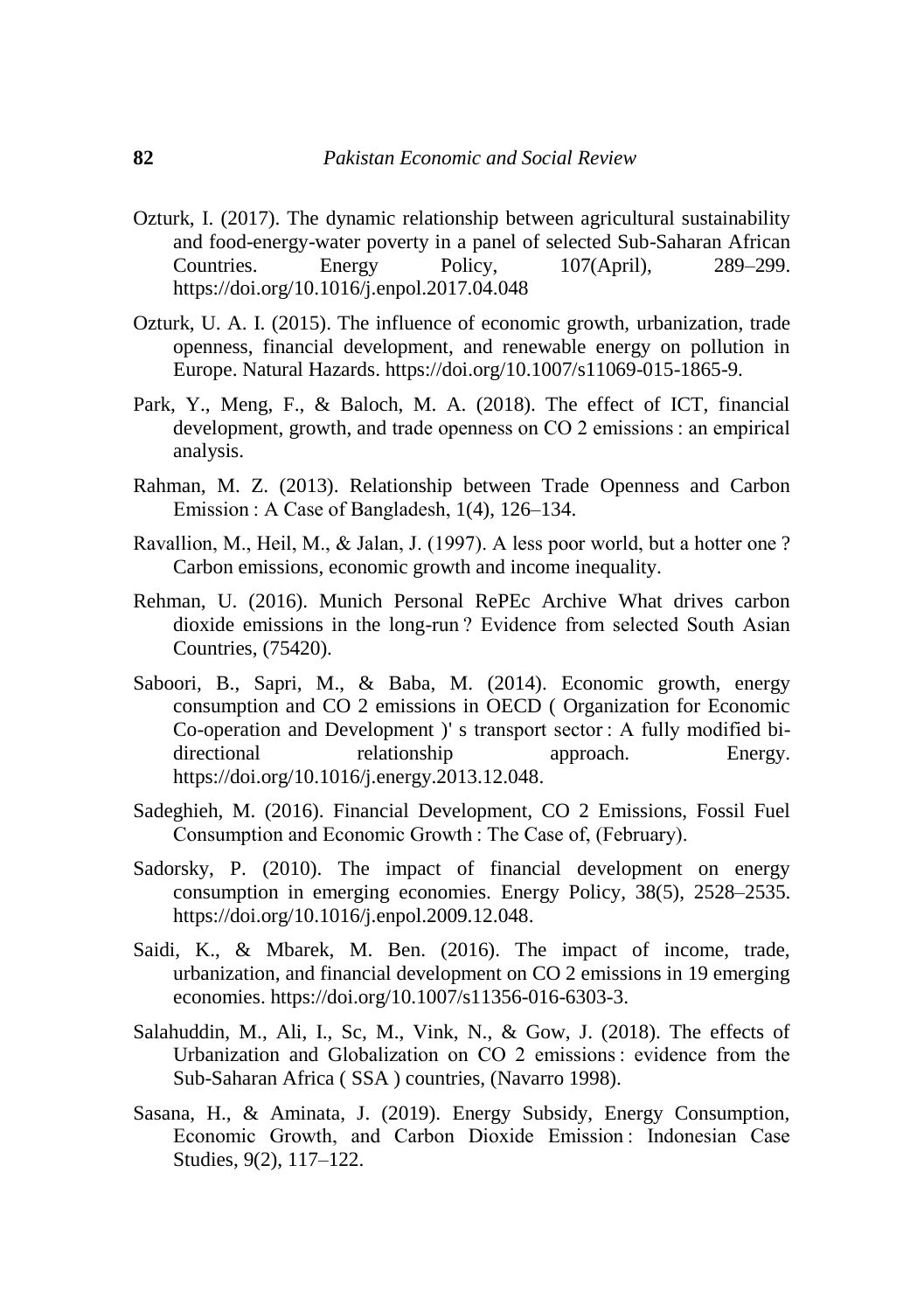- Saud, S., Chen, S., & Haseeb, A. (2018). Impact of financial development and economic growth on environmental quality : an empirical analysis from Belt and Road Initiative ( BRI ) countries.
- Saud, S., Chen, S., Haseeb, A., Khan, K., & Imran, M. (2019). The nexus between financial development, income level, and the environment in Central and Eastern European Countries : a perspective on Belt and Road Initiative Agency for International Development.
- Science, E., Dogan, E., & Turkekul, B. (2016). CO 2 emissions, real output, energy consumption, trade, urbanization and financial development : testing the EKC hypothesis for the USA, (January). https://doi.org/10.1007/s11356-015-5323-8.
- Shaari, M. S., & Karim, Z. A. (2020). sustainability The Effects of Energy Consumption and National Output on CO 2 Emissions : New Evidence from OIC Countries Using a Panel ARDL Analysis, 1–12.
- Shahbaz, M., Loganathan, N., Tasneem, A., Ahmed, K., & Ali, M. (2016a). How urbanization affects CO 2 emissions in Malaysia ? The application of STIRPAT model. Renewable and Sustainable Energy Reviews, 57, 83–93. [https://doi.org/10.1016/j.rser.2015.12.096.](https://doi.org/10.1016/j.rser.2015.12.096)
- Shahbaz, M., Nasreen, S., Ahmed, K., & Hammoudeh, S. (2016b). Trade openness-carbon emissions nexus: The importance of turning points of trade openness for country panels. Energy Economics. https://doi.org/10.1016/j.eneco.2016.11.008.
- Sheng, P., & Guo, X. (2016). The Long-run and Short-run Impacts of Urbanization on Carbon Dioxide Emissions. Economic Modelling, 53, 208–215. https://doi.org/10.1016/j.econmod.2015.12.006.
- Shunsuke, M. (n.d.). RIETI Discussion Paper Series 08-E-013 Does Trade Liberalization Reduce Pollution Emissions ?
- Solarin, S. A., & Lean, H. H. (2016). Natural gas consumption, income, Urbanization, and CO 2 emissions in China and India. Environmental Science and Pollution Research, 23(18), 18753-18765.
- Sources, E., & Economics, P. B. (2018). Analyzing the causalities between economic growth, financial development, international trade, tourism expenditure, and / on the CO2 emissions in Greece, (March 2017). https://doi.org/10.1080/15567249.2016.1263251.
- Sun, H., Clottey, S. A., Geng, Y., & Fang, K. (2019). Trade Openness and Carbon Emissions : Evidence from Belt and Road Countries, 1–20.